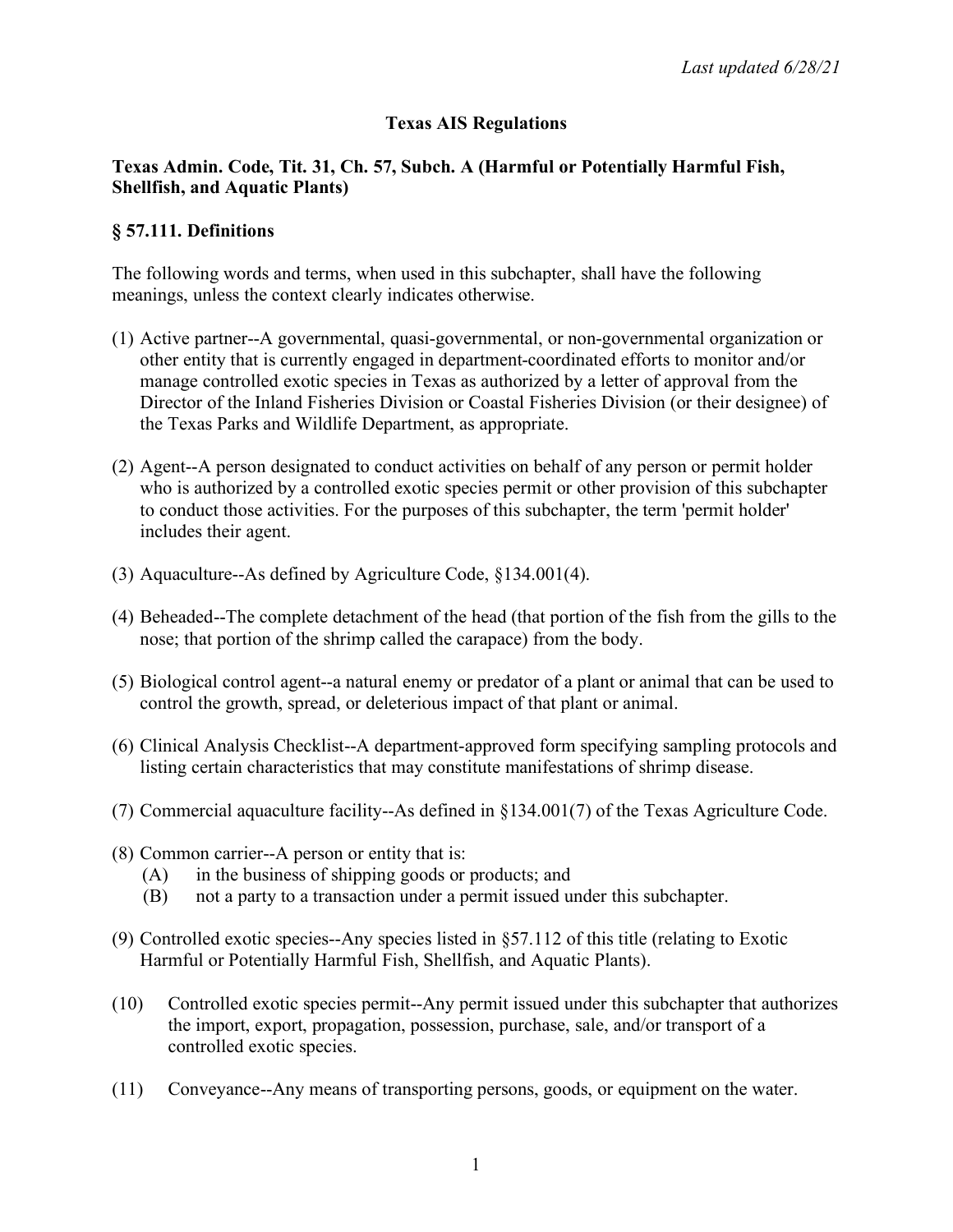- (12) Department--The Texas Parks and Wildlife Department or a designated employee of the department.
- (13) Director--The executive director of the Texas Parks and Wildlife Department.
- (14) Disease--Contagious pathogens or injurious parasites that may be a threat to the health of natural populations of aquatic organisms.
- (15) Disease-Free--A status, based on the results of an examination conducted by a department approved shellfish disease specialist that certifies a group of aquatic organisms as being free of disease.
- (16) Disease inspector--An employee of the department who is trained to perform clinical analysis of shrimp disease.
- (17) Disease specialist--A third-party person approved by the department that possesses the education and experience to identify shellfish disease, such as a degree in veterinary medicine or a Ph.D. specializing in shellfish disease.
- (18) Dock or pier--a structure built over and/or floating on water that is used to provide access to water and/or for the mooring of boats.
- (19) Emergency--A situation or event beyond the control of any person, including but not limited to a natural disaster, power outage, or fire.
- (20) Exotic shrimp exclusion zone--That part of the state that is both south of SH 21 and east of I-35, but not including Brazos County.
- (21) Exotic species--Any aquatic plant, fish, or shellfish not indigenous to this state.
- (22) Facility--Infrastructure including drainage structures at a location where controlled exotic species are possessed, propagated, cultured, or sold under a controlled exotic species permit excluding private waters permitted for triploid Grass Carp stocking in accordance with §57.116 of this title (relating to Special Provisions--Triploid Grass Carp).
- (23) Facility complex--A group of two or more facilities located at a common site and sharing water diversion or drainage structures.
- (24) Gill-cutting--Cutting through the base of the gills on the underside of the fish.
- (25) Manifestations of disease--Include, but are not limited to, one or more of the following: heavy or unusual predator activity, empty guts, emaciation, rostral deformity, digestive gland atrophy or necrosis, gross pathology of shell or underlying skin typical of viral infection, fragile or atypically soft shell, gill fouling, or gill discoloration.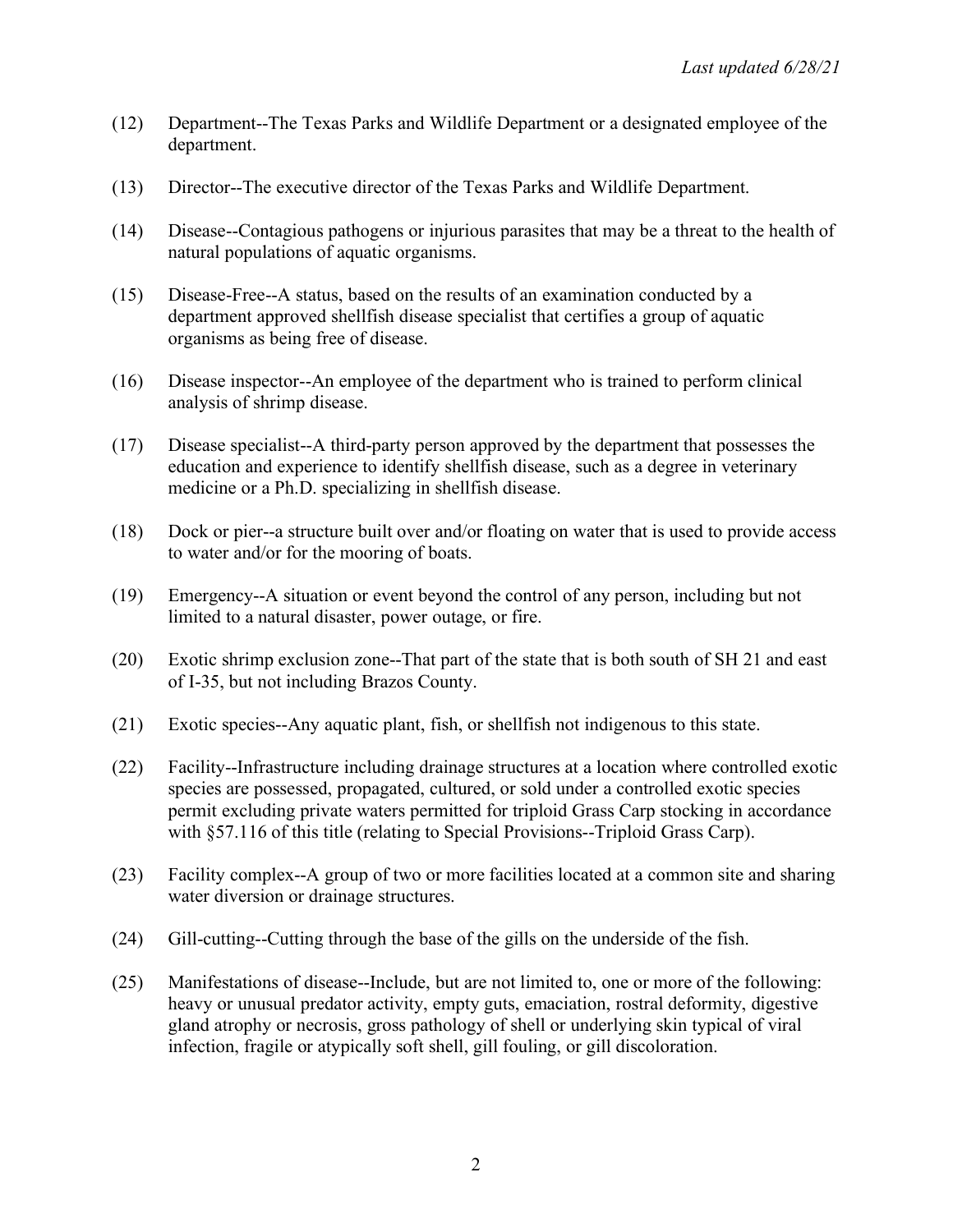- (26) Nauplius (nauplii, if plural)--A larval crustacean (phylum Arthropoda, subphylum Crustacea) having no trunk segmentation and only three pairs of appendages.
- (27) Post-larva (post-larvae, if plural)--A juvenile crustacean (phylum Arthropoda, subphylum Crustacea) having acquired a full complement of functional appendages.
- (28) Private pond--A pond or lake capable of holding exotic species of tilapia and/or triploid grass carp in confinement wholly within private land for non-commercial purposes.
- (29) Public water--As defined by Parks and Wildlife Code, §66.015, the bays, estuaries, and water of the Gulf of Mexico within the jurisdiction of the state, and the rivers, streams, creeks, bayous, reservoirs, lakes, and portions of those waters where public access is available without discrimination.
- (30) Recirculating aquaculture system--A system for culturing fish that treats or reuses all or a major portion of the water and is designed for no direct offsite discharge of water.
- (31) Quarantine condition--Separation of exotic shellfish from other stocks of shellfish within a facility such that neither the shellfish nor the water in which they are or were maintained comes into contact with water in the state or with other fish and/or shellfish.
- (32) Tilapia and triploid grass carp regulatory zones--Geographic conservation priority zones identified by the department where special provisions apply. Zone designations by county are as follows:
	- (A) Conservation zone. The conservation zone shall include the following counties: Andrews, Archer, Armstrong, Bailey, Bandera, Baylor, Bell, Bexar, Blanco, Borden, Brewster, Briscoe, Brown, Burnet, Callahan, Carson, Castro, Childress, Clay, Cochran, Coke, Coleman, Collingsworth, Comal, Concho, Cottle, Crane, Crockett, Crosby, Culberson, Dallam, Dawson, Deaf Smith, Dickens, Donley, Ector, Edwards, El Paso, Fisher, Floyd, Foard, Gaines, Garza, Gillespie, Glasscock, Gray, Hale, Hall, Hansford, Hardeman, Hartley, Haskell, Hays, Hemphill, Hockley, Howard, Hudspeth, Hutchinson, Irion, Jeff Davis, Jones, Kendall, Kent, Kerr, Kimble, King, Kinney, Knox, Lamb, Lampasas, Lipscomb, Llano, Loving, Lubbock, Lynn, Martin, Mason, Maverick, McCulloch, Medina, Menard, Midland, Mills, Mitchell, Moore, Motley, Nolan, Ochiltree, Oldham, Parmer, Pecos, Potter, Presidio, Randall, Reagan, Real, Reeves, Roberts, Runnels, San Saba, Schleicher, Scurry, Shackelford, Sherman, Stephens, Sterling, Stonewall, Sutton, Swisher, Taylor, Terrell, Terry, Throckmorton, Tom Green, Travis, Upton, Uvalde, Val Verde, Ward, Wheeler, Wichita, Wilbarger, Williamson, Winkler, Yoakum, Young, and Zavala.
	- (B) Stocking zone. The stocking zone shall include the following counties: Anderson, Angelina, Aransas, Atascosa, Austin, Bastrop, Bee, Bosque, Bowie, Brazoria, Brazos, Brooks, Burleson, Caldwell, Calhoun, Cameron, Camp, Cass, Chambers, Cherokee, Collin, Colorado, Comanche, Cooke, Coryell, Dallas, Delta, Denton, DeWitt, Dimmit, Duval, Eastland, Ellis, Erath, Falls, Fannin, Fayette, Fort Bend, Franklin, Freestone, Frio, Galveston, Goliad, Gonzales, Grayson, Gregg, Grimes,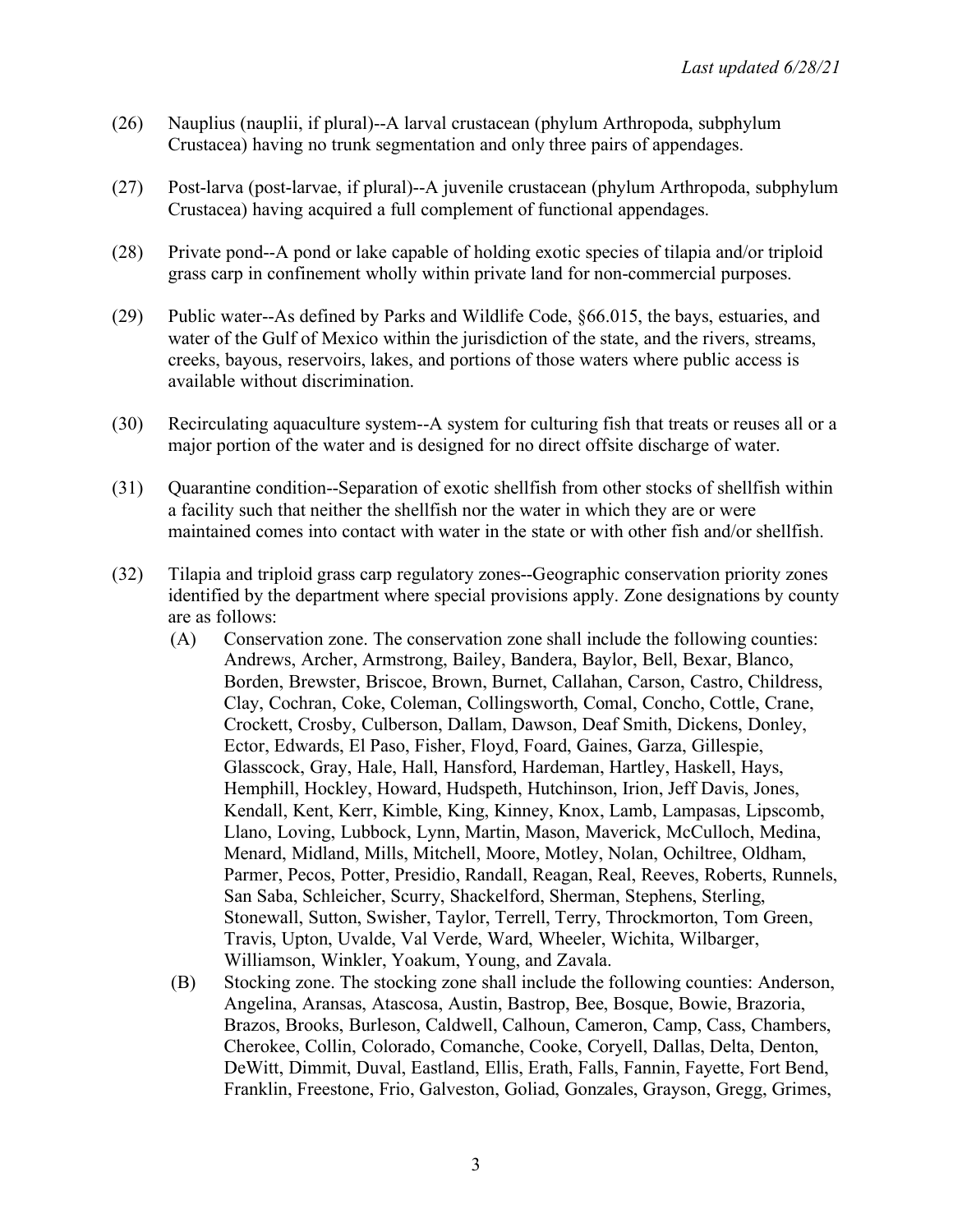Guadalupe, Hamilton, Hardin, Harris, Harrison, Henderson, Hidalgo, Hill, Hood, Hopkins, Houston, Hunt, Jack, Jackson, Jasper, Jefferson, Jim Hogg, Jim Wells, Johnson, Karnes, Kaufman, Kenedy, Kleberg, La Salle, Lamar, Lavaca, Lee, Leon, Liberty, Limestone, Live Oak, Madison, Marion, Matagorda, McLennan, McMullen, Milam, Montague, Montgomery, Morris, Nacogdoches, Navarro, Newton, Nueces, Orange, Palo Pinto, Panola, Parker, Polk, Rains, Red River, Refugio, Robertson, Rockwall, Rusk, Sabine, San Augustine, San Jacinto, San Patricio, Shelby, Smith, Somervell, Starr, Tarrant, Titus, Trinity, Tyler, Upshur, Van Zandt, Victoria, Walker, Waller, Washington, Webb, Wharton, Willacy, Wilson, Wise, Wood, and Zapata.

- (33) Triploid grass carp--A grass carp (Ctenopharyngodon idella) that has been certified by the United States Fish and Wildlife Service as having 72 chromosomes and as being functionally sterile.
- (34) Waste--As defined in Water Code, §26.001(6).
- (35) Water in the state--As defined in Water Code, §26.001(5).
- (36) Wastewater treatment facility--All contiguous land and fixtures, structures, and associated infrastructure, including drainage structures used for treating wastewater pursuant to a valid permit issued by the Texas Commission on Environmental Quality.

#### **§ 57.112. Exotic Harmful or Potentially Harmful Fish, Shellfish, and Aquatic Plants**

- (a) The exotic species listed in this section are designated as harmful or potentially harmful, including any hybrid of a species, subspecies, eggs, juveniles, seeds, or reproductive or regenerative parts of any species.
- (b) Scientific reclassification or change in nomenclature of taxa at any level in taxonomic hierarchy will not, in and of itself, result in removal from the list of exotic harmful or potentially harmful species in this section.
- (c) The following are harmful or potentially harmful exotic species, listed alphabetically and by family:

#### (1) Fishes.

(A) Family Acestrorhynchidae (South American pike characoids)--all species of genus Acestrorhynchus;

(B) Family Alestiidae (African tiger fishes)--all species of genus Hydrocynus;

(C) Family Anguillidae (freshwater eels)--all species of this family except Anguilla rostrata (American eel);

- (D) Family Centropomidae (Nile perch)--all species of genus Lates;
- (E) Family Cetopsidae (whale catfishes)--all species of this family;
- (F) Family Characidae (dourados and piranhas):
	- (i) Dourados--all species of genus Salminus; and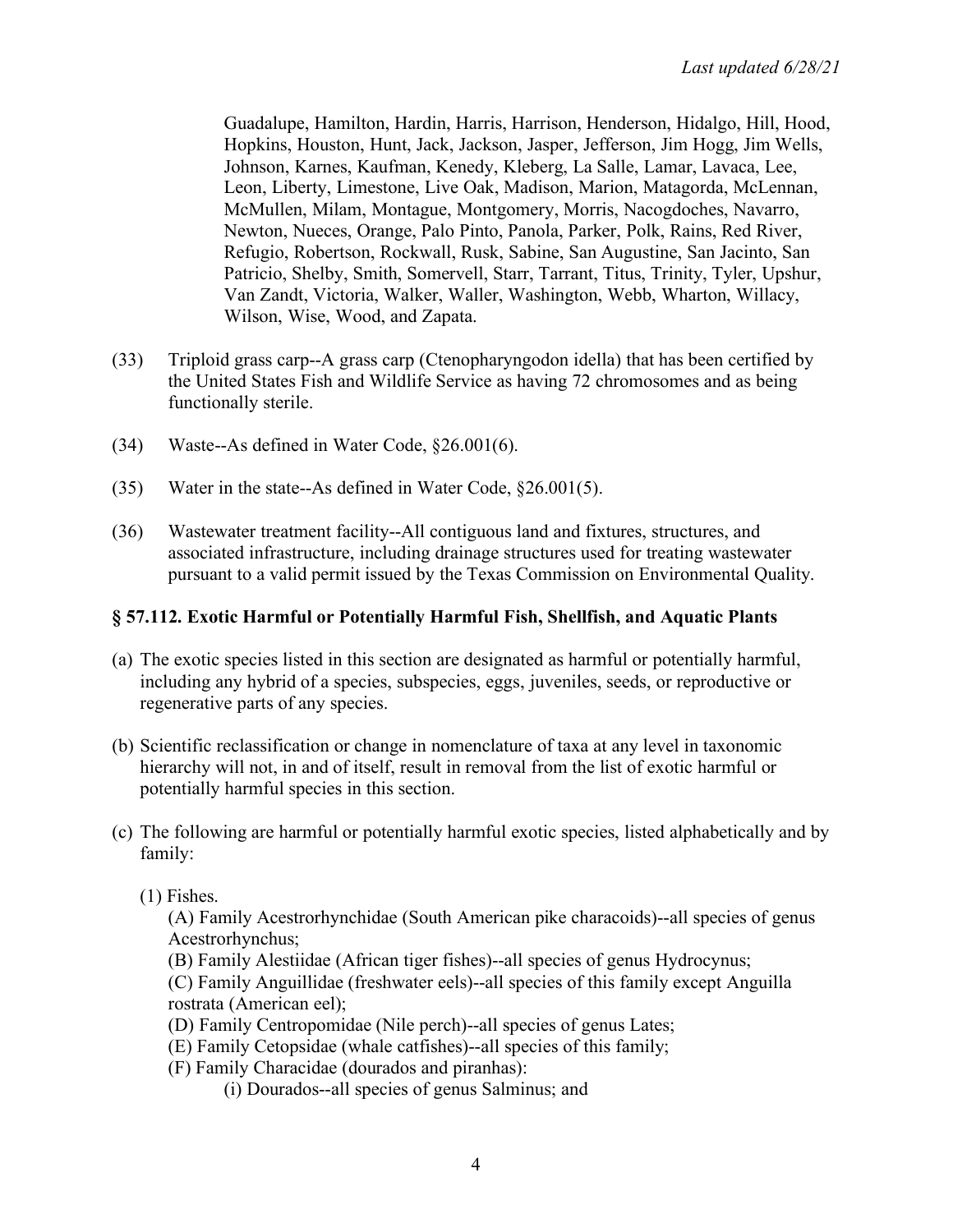(ii) Piranhas--all species of genera Catoprion, Pristobrycon, Pygocentrus, Pygopristis, and Serrasalmus;

(G) Family Channidae (snakeheads)--all species of this family;

(H) Family Cichlidae (tilapia)--all species of genera Coelotilapia, Coptodon

Heterotilapia, Oreochromis, Pelmatolapia, Sarotherodon, and Tilapia;

(I) Family Citharinidae, subfamily Distichodontinae (African lute fishes)--all species of genera Belonophago, Euganthichthys, Ichthyborus, Mesoborus, Phago, and Paraphago;

(J) Family Clariidae (walking catfishes)--all species of this family;

(K) Family Ctenoluciidae (South American pike characids)--all species of genera Ctenolucius and Boulengerella;

(L) Family Cynodontidae (dogtooth characins: payara and vampire tetras)--all species of genera Cynodon, Hydrolycus, and Rhaphiodon;

(M) Family Cyprinidae (carps and minnows):

(i) Asps--all species of genera Aspius, Aspiolucius, and Pseudaspius;

(ii) Old World breams--all species of genera Abramis, Blicca, Megalobrama, and Parabramis;

(iii) Bighead, silver, and largescale carp--all species of genus Hypophthalmichthys;

(iv) Black carp--all species of genus Mylopharyngodon;

(v) Grass carp--all species of genus Ctenopharyngodon;

(vi) Catla--all species of genera Cirrhinus, Thynnichthys, and Gibelion;

(vii) European daces--all species of genus Leuciscus;

(viii) Barbs and mahseers--all species of genera Tor and Neolissochilus;

(ix) Roaches--all species of genus Rutilus;

(x) Rudds--all species of genus Scardinius;

(xi) Yellowcheek--all species of genus Elopichthys;

(xii) Giant barb--all species of genus Catlocarpio;

(xiii) Sharkminnows--all species of genus Labeo except L. chrysophekadion (black sharkminnow); and

(xiv) Stone moroko--Pseudorasbora parva;

(N) Family Electrophoridae (electric eels)--Electrophorus electricus (electric eel);

(O) Family Erythrinidae (trahiras)--all species of this family;

(P) Family Gobiidae (round gobies)--all species of genus Neogobius;

(Q) Family Hepsetidae (African pike fishes)--all species of this family;

(R) Family Heteropneustidae (airsac catfishes)--all species of this family;

(S) Family Malapteruridae (electric catfishes)--all species of this family;

(T) Family Moronidae (temperate basses)--all species of this family except Morone chrysops (white bass), M. mississippiensis (yellow bass), and M. saxatilis (striped bass), and hybrids of these species;

(U) Family Odontobutidae (freshwater sleepers)--Perccottus glenii (Amur sleeper);

(V) Family Osphronemidae (Asian pikeheads)--all species of genus Luciocephalus;

(W) Family Osteoglossidae (arapaima)--all species of genus Arapaima;

(X) Family Percichthyidae (temperate perches)--all species of this family;

(Y) Family Percidae (perch):

(i) Pikeperches--all species of genus Sander except S. canadensis and S. vitreus (sauger and walleye) and hybrids of these species;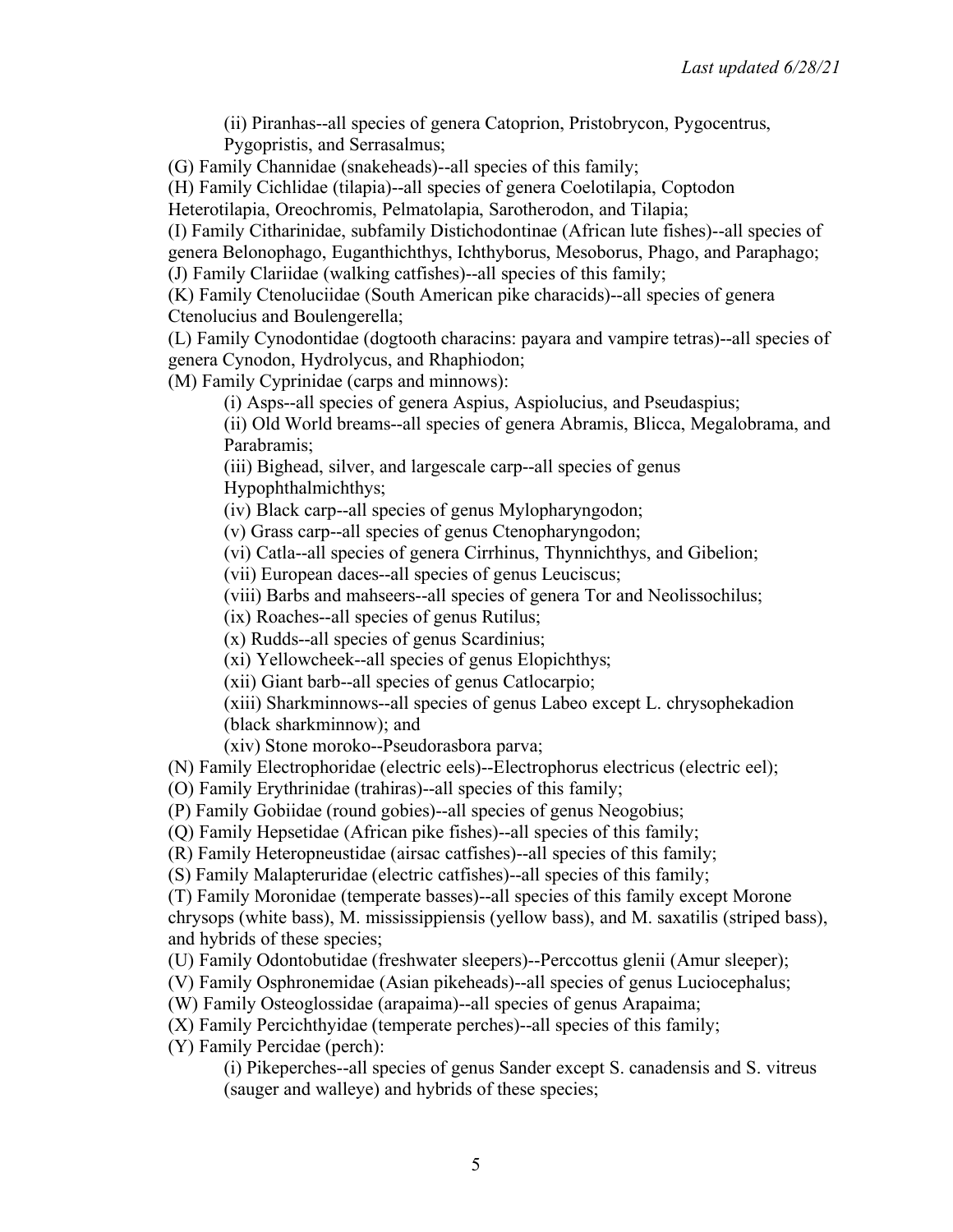(ii) European ruffes--all species of genus Gymnocephalus;

(iii) European perch (also called redfin)--Perca fluviatilis;

(Z) Family Petromyzontidae (lampreys)--all species of this family except Ichthyomyzon castaneus (chestnut lamprey) and I. gagei (Southern brook lamprey);

(AA) Family Poeciliidae (Pike Killifish)--Belonesox belizanus;

(BB) Family Potamotrygonidae (freshwater stingrays)--all species of this family;

(CC) Family Sciaenidae (seatrouts and corvinas)--all species of genus Cynoscion except C. arenarius (sand seatrout), C. nebulosus (spotted seatrout), and C. nothus (silver seatrout);

(DD) Family Scorpaenidae (marine stonefishes)--all species of genera Choridactylus, Dampierosa, Erosa, Inimicus, Leptosynanceia, Minous, Pseudosynanceia, Synanceia, and Trachicephalus;

(EE) Family Siluridae (European and Asian catfishes)--Silurus glanis (Wels catfish); (FF) Family Synbranchidae (swamp eels, rice eels, or one-gilled eels)--all species of this family; and

(GG) Family Trichomycteridae (South American parasitic Candiru catfishes)--all species of this family.

#### (2) Shellfish.

(A) Family Ampullariidae (applesnails):

(i) Applesnails--all species of genus Pomacea except P. bridgesi (sometimes also known as P. diffusa; spiketop applesnail); and

(ii) Giant rams-horn snails--all species of genus Marisa;

(B) Family Dreissenidae (zebra and quagga mussels)--all species of genus Dreissena;

(C) Family Hydrobiidae (mud snails)--all species of this family;

(D) Family Mytilidae (mussels)--Limnoperna fortunei (golden mussel);

(E) Family Ostreidae (oysters)--all species of this family except Crassostrea rhizophorae (mangrove oyster), C. virginica (Eastern oyster), Dendostrea frons (frond oyster), Ostrea stentina (dwarf oyster), and O. permollis (sponge oyster);

(F) Family Parastacidae (Southern hemisphere freshwater crayfishes, including redclaw crayfish)--all species of this family;

(G) Family Penaeidae (penaeid shrimps)--all species of genera Farfantepenaeus,

Fenneropenaeus, Litopenaeus, Marsupenaeus, Melicertus, and Penaeus, except

Litopenaeus setiferus (white shrimp), Farfantepenaeus aztecus (brown shrimp), and F. duorarum (pink shrimp); and

(H) Family Varunidae (mitten crabs)--all species of genus Eriocheir

#### (3) Aquatic Plants.

(A) Family Amaranthaceae (alligatorweed)--Alternanthera philoxeroides;

(B) Family Anacardiaceae (Brazilian peppertree)--Schinus terebinthifolius;

(C) Family Araceae

(i) Dotted duckweed--Landoltia punctata;

(ii) Waterlettuce--Pistia stratiotes;

(D) Family Convolvulaceae (water spinach; also called ong choy, rau mong, and kangkong)--Ipomoea aquatica;

(E) Family Haloragaceae (Eurasian watermilfoil)--Myriophyllum spicatum;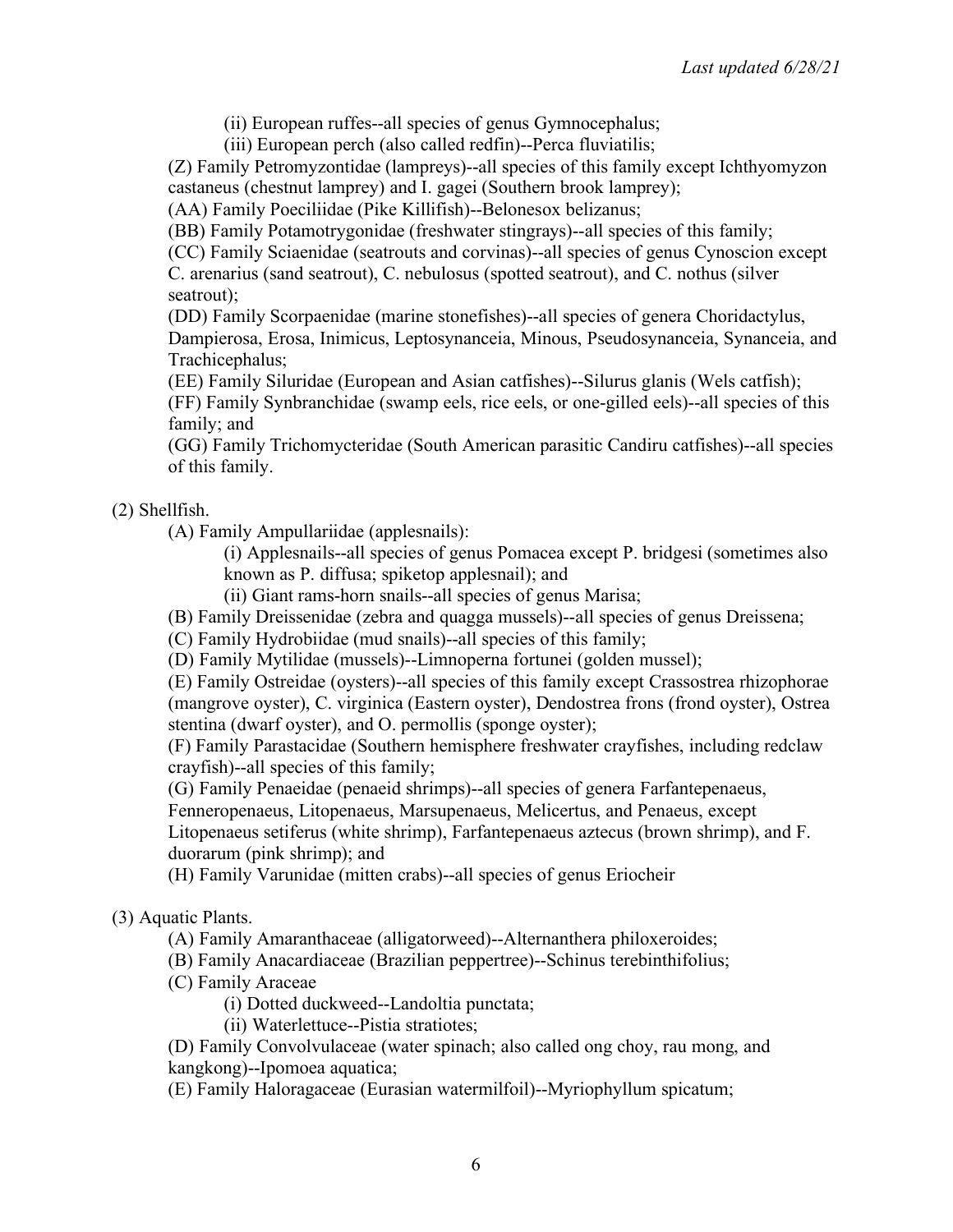(F) Family Hydrocharitaceae

- (i) Hydrilla--Hydrilla verticillata;
- (ii) African elodea (also called Lagarosiphon)--Lagarosiphon major; and
- (iii) Duck-lettuce--Ottelia alismoides;

(G) Family Lythraceae (purple loosestrife)--Lythrum salicaria;

(H) Family Menyanthaceae (floating hearts)--Nymphoides cristata (crested floating heart) and N. peltata (yellow floating heart);

(I) Family Myrtaceae (paperbark, also called Melaleuca)--Melaleuca quinquenervia;

(J) Family Plantaginaceae (ambulia, also called Asian marshweed)--Limnophila sessiliflora;

- (K) Family Poaceae (torpedograss)--Panicum repens;
- (L) Family Pontederiaceae

(i) Water hyacinths--Eichhornia crassipes (floating water hyacinth) and E. azurea (rooted water hyacinth); and

- (ii) False pickerelweeds--all species of genus Monochoria;
- (M) Family Salviniaceae (salvinias)--all species of genus Salvinia;

(N) Family Solanaceae (wetland nightshade, also called aquatic soda apple)--Solanum tampicense; and

(O) Family Typhaceae (exotic bur-reed)--Sparganium erectum

### **§ 57.113. General Provisions and Exceptions**

- (a) Nothing in this subchapter shall be construed to relieve any person of the obligation to comply with any applicable provision of local, state, or federal law.
- (b) Except as provided by Parks and Wildlife Code or this subchapter, no person shall:
	- (1) introduce into public water, possess, import, export, sell, purchase, transport, propagate, or culture any species, hybrid of a species, subspecies, eggs, seeds, or any part of any species defined as a controlled exotic species; or
	- (2) take or possess a live grass carp from public water where grass carp have been introduced under a permit issued by the department, unless the department has specifically authorized removal or the permit is no longer in effect.
- (c) An active partner may be exempted from the requirement to obtain a controlled exotic species permit under this subchapter, provided they coordinate with the department to seek authorization by a letter of approval of active partner status, and provide a description of proposed engagement in department-coordinated efforts to monitor and/or manage controlled exotic species in Texas and measures to be taken to prevent introduction of controlled exotic species into public water.
- (d) An employee of the department in the performance of official duties is exempt from the permit requirements of this subchapter.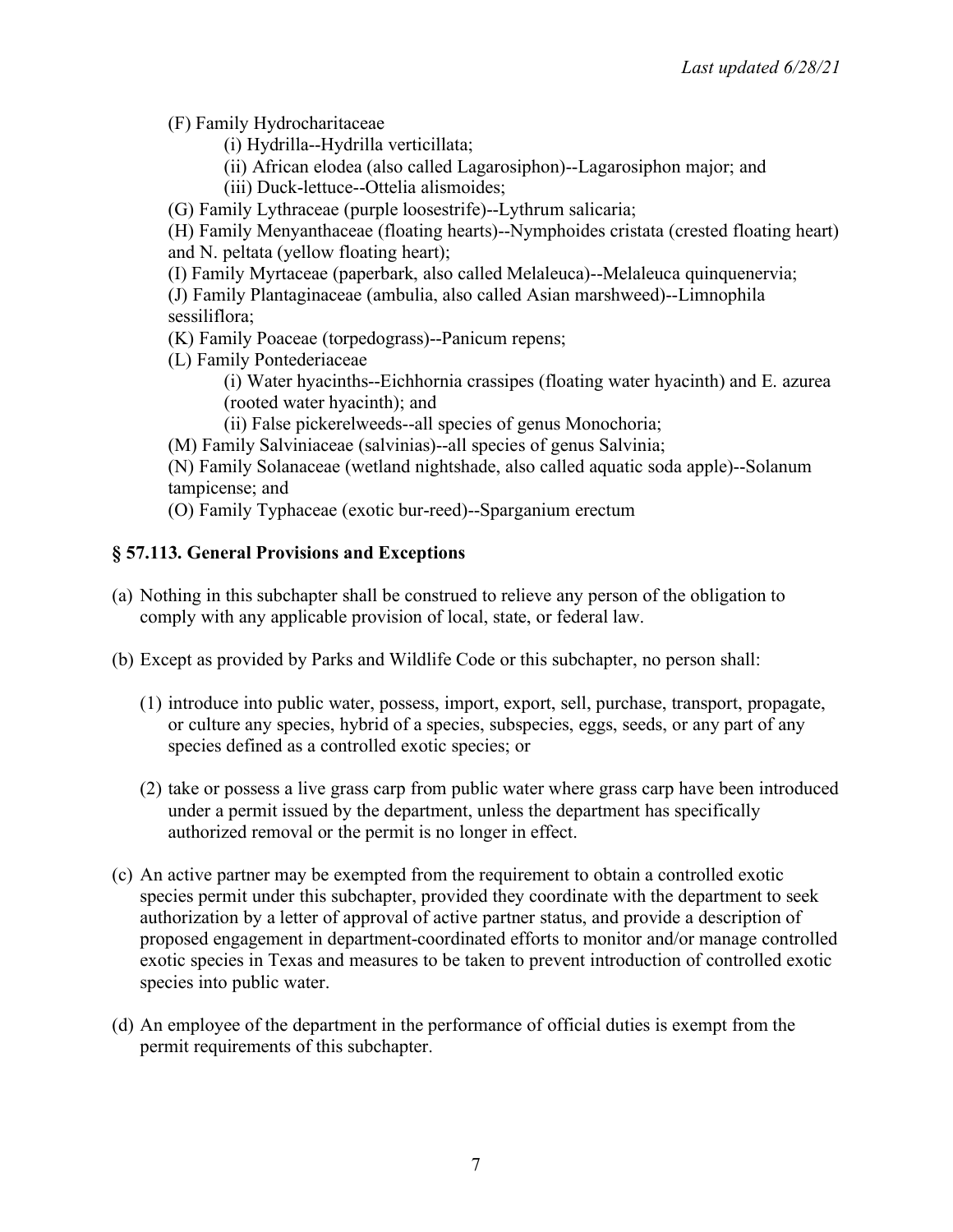- (e) Any person may possess, import, export, sell, purchase, or transport controlled exotic species of fish or shellfish other than mussels or oysters without a permit provided they are:
	- (1) killed by gutting, beheading, gill-cutting, or using another means;
	- (2) frozen; or
	- (3) packaged on ice.
- (f) Any person may possess, import, export, sell, purchase, or transport controlled exotic species of oysters without a permit provided they are shucked or otherwise removed from their shells.
- (g) No person may possess or transport live or dead controlled exotic species of mussels that are attached to or contained within any vessel, conveyance, or dock or pier except that mussels attached to or contained within a vessel may be possessed and transported if the vessel is traveling directly to a service provider for the purposes of removal of the mussels or vessel maintenance or repair after first notifying the department in writing that the vessel will be transported. Notification shall be provided at least 72 hours in advance and shall consist of: (1) expected date of transport;
	- (2) contact information of person or entity transporting the vessel;
	- (3) vessel registration number;
	- (4) water body of origin;
	- (5) service provider location and contact information; and
	- (6) water body where the vessel will return after service.
- (h) A licensed retail or wholesale fish dealer is not required to have a controlled exotic species permit to purchase or possess in the licensed place of business:
	- (1) live triploid grass carp (Ctenopharyngodon idella) or blue tilapia (Oreochromis aureus), Mozambique tilapia (O. mossambicus), Nile tilapia (O. niloticus), Wami tilapia (O. hornorum), or hybrids of these tilapia species provided that the fish dealer:
		- (A) obtains the species from a permit holder;
		- (B) retains a copy of each properly executed transport invoice provided by the permit holder for a period of one year following the invoice date;
		- (C) does not propagate or culture the species; and
		- (D) does not sell or transfer possession of the species to another person or entity unless the fish have been gutted, beheaded, gill-cut, killed using another means, packaged on ice, or frozen.
	- (2) live Pacific blue shrimp (Litopenaeus stylirostris) or Pacific white shrimp (L. vannamei), provided that:
		- (A) the place of business is not located within the exotic shrimp exclusion zone described in §57.111 of this title (relating to Definitions);
		- (B) the species were obtained from a permit holder;
		- (C) the fish dealer retains a copy of each properly executed transport invoice provided by the permit holder for a period of one year following the invoice date; and
		- (D) the fish dealer does not sell or transfer possession of these species to another person or entity unless the shrimp are dead and packaged on ice or frozen.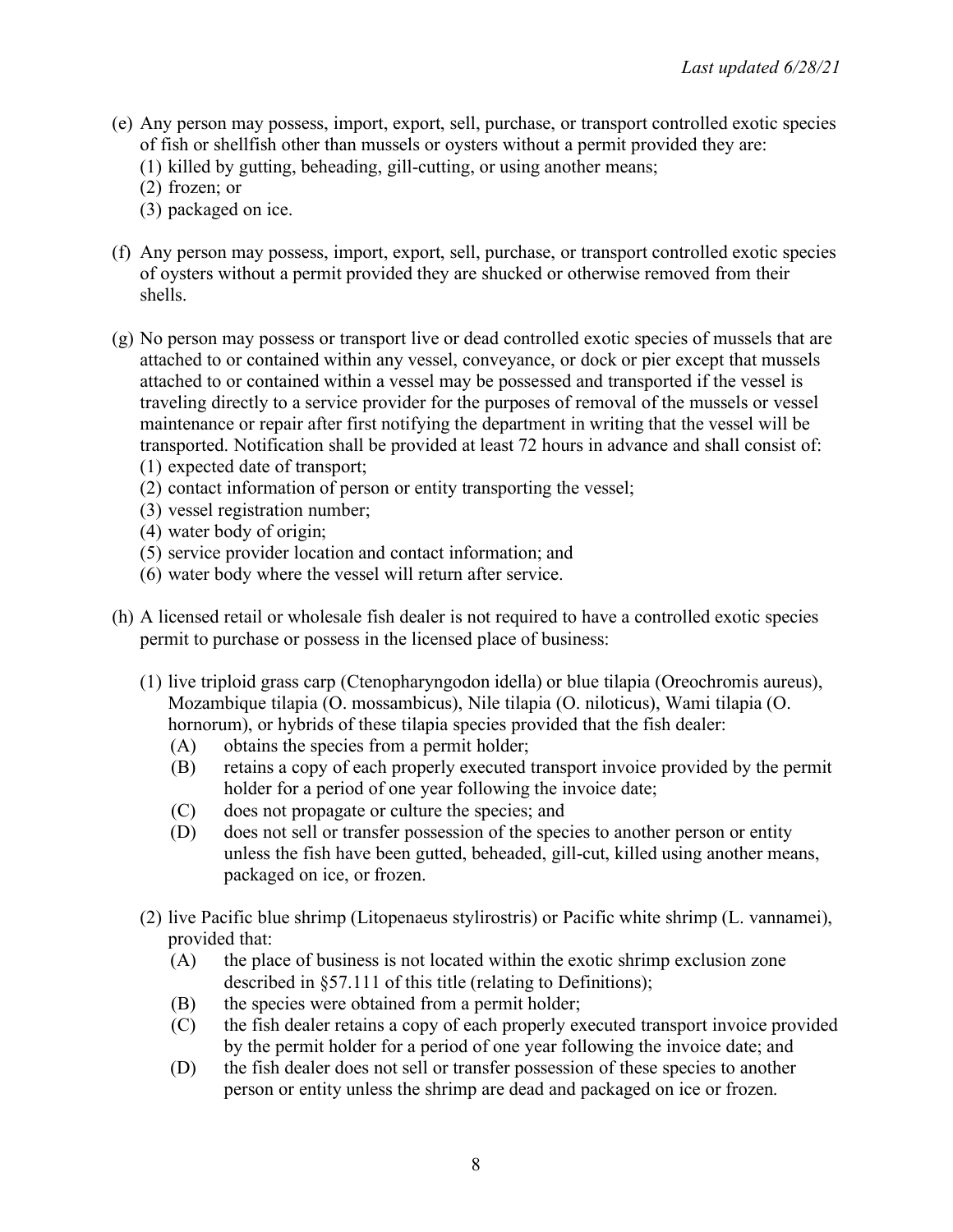- (i) The holder of a controlled exotic species permit may not place into public water, possess, import, export, sell, purchase, transport, propagate, or culture controlled exotic species unless authorized by permit conditions.
- (j) The owner or manager of a property or their agent, except as provided in subsection (k) of this section, may without a permit possess and transport for the purpose of disposal controlled exotic species of plants, mussels of the genus Dreissena, or applesnails, provided:
	- (1) the species are physically removed from a private pond, public water adjacent to the property, or the shorelines, docks, or other waterfront infrastructure associated with the property;
	- (2) mussels or applesnails removed are securely contained in black plastic bags prior to disposal;
	- (3) plants removed are dried fully or securely contained in black plastic bags prior to disposal; and
	- (4) plants are physically removed from public water under a current, approved treatment proposal in accordance with Subchapter L of this chapter (relating to Aquatic Vegetation Management).
- (k) A person operating a mechanical plant harvester or who otherwise physically removes controlled exotic species of plants from public water in exchange for money or anything of value must be the holder of or be listed as an authorized person on a controlled exotic species permit. Removal and disposal of controlled exotic species of plants from public water or private ponds may only be done by means authorized in the permit.
- (l) Governmental or quasi-governmental agencies; operators of power generation, water control or water supply facilities, or private water intakes; entities removing garbage from public water bodies; or contractors working on their behalf may without a permit, possess and transport for the purpose of disposal controlled exotic species removed during standard operations, maintenance, or testing provided they are in compliance with best management practices published by the department.
- (m)Any person may purchase, possess, or transport controlled exotic species of plants as hosts for biological control agents without a permit for the purpose of introduction for management of nuisance aquatic vegetation, provided that:
	- (1) the identity of the plant species to be managed is confirmed by the department; and
	- (2) controlled exotic species of plants are:
		- (A) obtained from the department, a biological control facility permitted under this subchapter, or an active partner, as described in §57.111 of this title (relating to Definitions);
		- (B) possessed and transported with a properly executed transport invoice provided by the biological control agent supplier in accordance with §57.121 of this title (relating to Transport of Live Controlled Exotic Species); and
		- (C) for public water a permit for introduction of aquatic plants into public water for nuisance aquatic vegetation management must be obtained in accordance with Subchapter C of this chapter (relating to Introduction of Fish, Shellfish and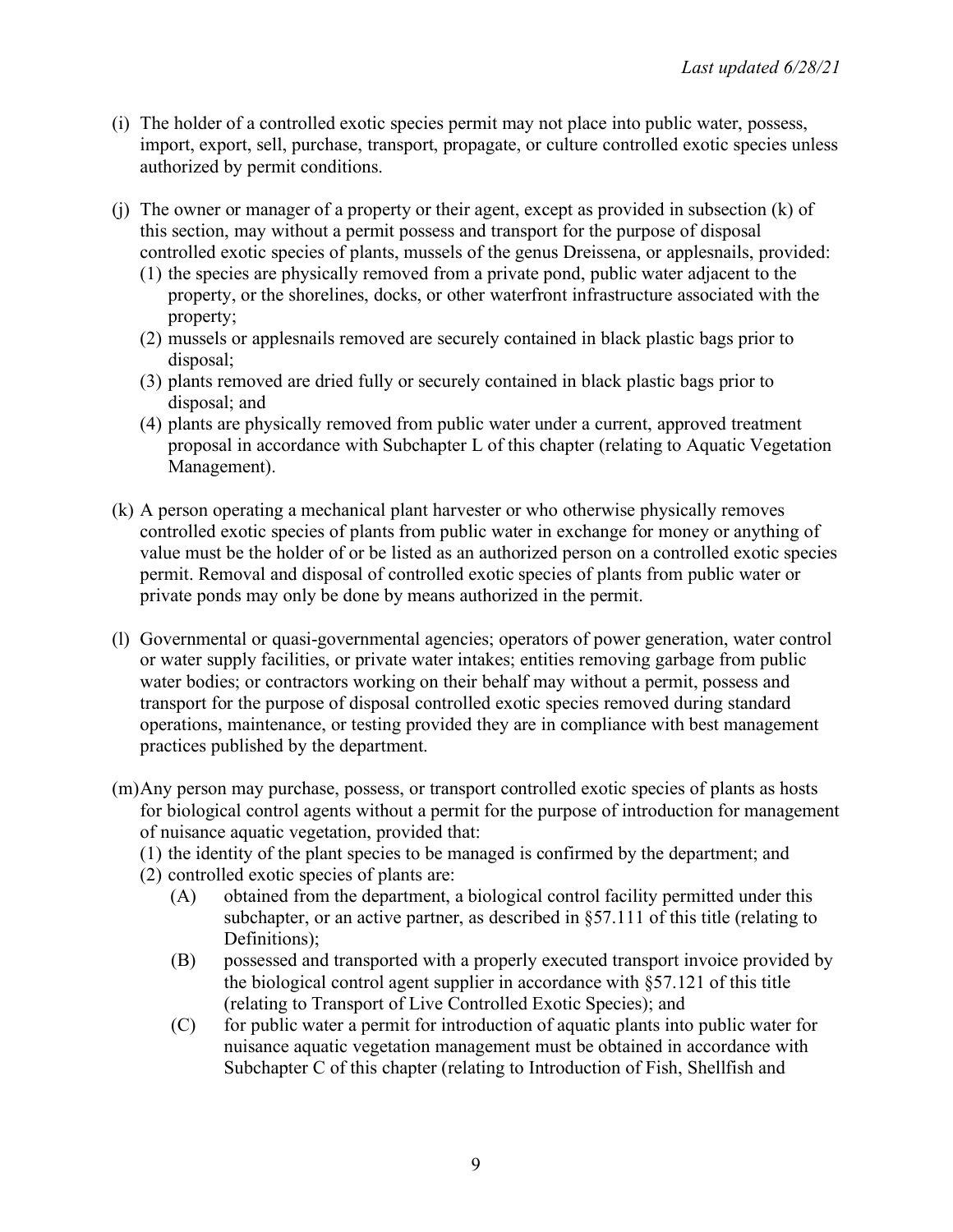Aquatic Plants) and Subchapter L of this title (relating to Aquatic Vegetation Management).

- (n) Specimens of controlled exotic species of mussels or plants may be possessed for educational purposes without a permit if prepared in the following manner:
	- (1) mussels--fully dried or placed into alcohol, formalin, or other preservative; or
	- (2) plants--dried and pressed as herbarium specimens or encased in plastic resin.
- (o) At the request of any department employee in the performance of official duties, any person, including but not limited to controlled exotic species permit holders, who is in possession of a controlled exotic species shall:
	- (1) allow the take of or provide samples of any controlled exotic species held in possession for purposes of taxonomic or genetic identification and analysis;
	- (2) furnish any documentation necessary to confirm controlled exotic species identity, the source of controlled exotic species, and eligibility to possess controlled species;
	- (3) make available for inspection during normal business hours any records required by this subchapter and any retention location, facility, private pond, recirculating aquaculture system, or transportation vehicle or trailer used to conduct activities authorized under this subchapter; and
	- (4) demonstrate that activities are conducted in compliance with the requirements of this subchapter and in such a way as to prevent escape, release, or discharge of controlled exotic species.
- (p) Disposition Protocols.
	- (1) The department may prescribe, on a case by case basis, a disposition protocol for destruction, disposal, or transfer of controlled exotic species held by a person who:
		- (A) is in possession of controlled exotic species in violation of any provision of this subchapter;
		- (B) is refused permit renewal under the provisions of §57.124 of this title (relating to Refusal to Issue; Review of Agency Decision to Refuse Issuance); or
		- (C) ceases or discontinues permitted or otherwise authorized activities for any other reason.
	- (2) If the disposition protocol is not implemented within 14 days of notification by the department, the department may implement a prescribed disposition protocol.
	- (3) In the event that a disposition protocol is implemented by the department, the person is responsible for all costs associated with the destruction, disposal, or transfer of controlled exotic species held in the facility.

#### **§ 57.114. Controlled Exotic Species Permits**

(a) Water spinach Culture. Controlled exotic species facility permits may be issued for culture, transport, and sale of water spinach, in accordance with the provisions of this subchapter and §57.118 of this title (relating to Special Provisions--Water Spinach).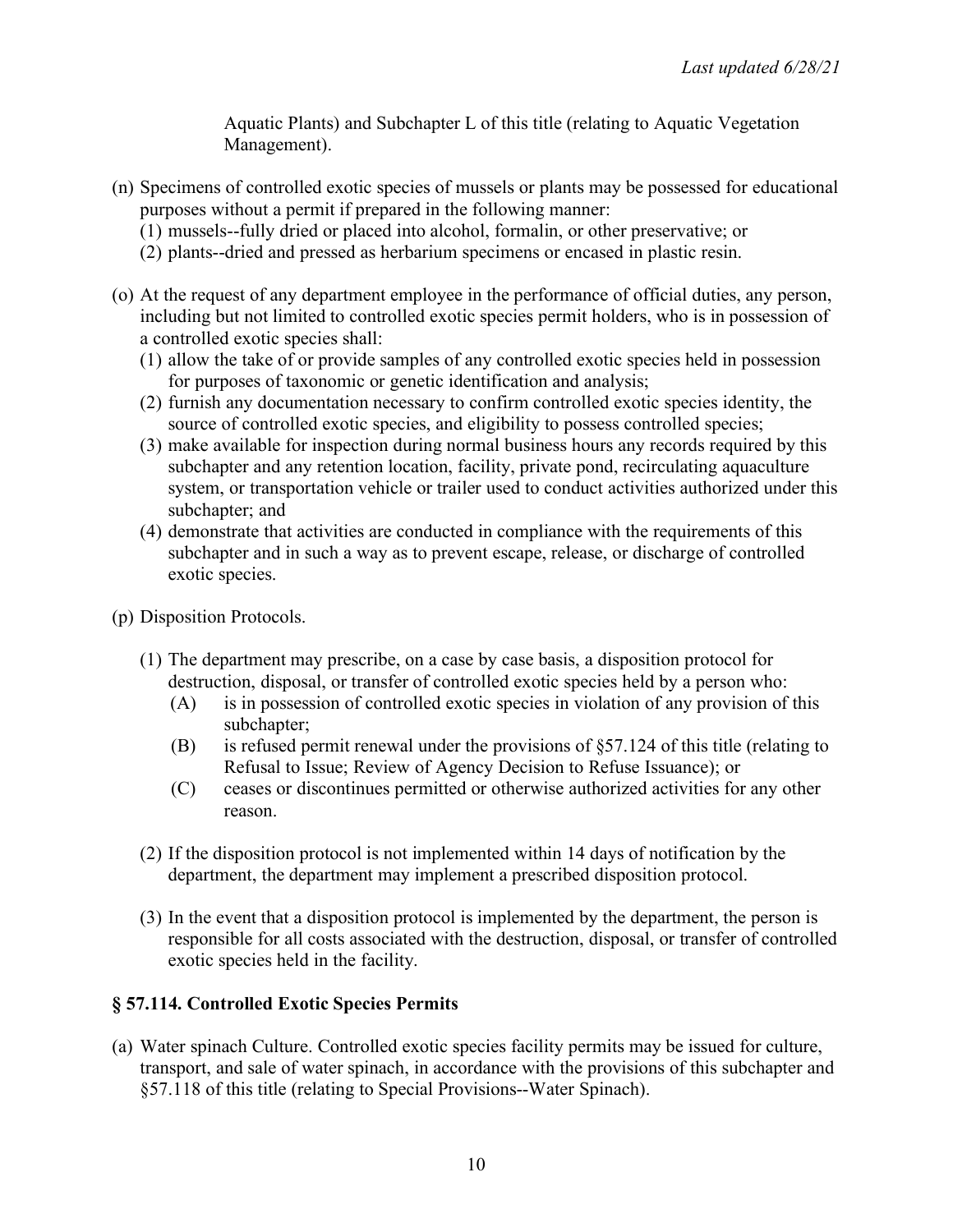- (b) Commercial Aquaculture Facility Permits.
	- (1) Controlled exotic species facility permits may be issued for commercial aquaculture, in accordance with the provisions of this subchapter, only for the following species:
		- (A) Triploid grass carp (Ctenopharyngodon idella) in compliance with the provisions of §57.116 of this title (relating to Special Provisions--Triploid Grass Carp);
		- (B) Blue tilapia (Oreochromis aureus), Mozambique tilapia (O. mossambicus), Nile tilapia (O. niloticus), Wami tilapia (O. hornorum), or hybrids of these species in compliance with the provisions of §57.115 of this title (relating to Special Provisions--Tilapia); and
		- (C) Pacific white shrimp (Litopenaeus vannamei) or Pacific blue shrimp (L. stylirostris) in compliance with the provisions of §57.117 of this title (relating to Special Provisions--Shrimp Aquaculture and Health Certification).
	- (2) No person may participate in commercial aquaculture activity for which a permit under this subchapter is required unless they are an authorized person on the permit or supervised by an authorized person on the permit.
- (c) Research. Controlled exotic species facility permits may be issued for research that benefits indigenous species or ecosystems and/or provides insight on ecology, risks, impacts, or management approaches for controlled exotic species. The sale of controlled exotic species under a research permit is prohibited unless authorized by written approval of the Director of the Coastal Fisheries Division or Inland Fisheries Division (or their designee), as applicable.
- (d) Biological Control Production. Controlled exotic species facility permits may be issued for purposes of production of biological control agents for management of controlled exotic species of plants.
- (e) Zoological Display. Permits may be issued for zoological display in accordance with the provisions of this subchapter. The sale or intentional propagation of controlled exotic species under this permit is prohibited.
- (f) Limited Special Purpose Permits. Permits may be issued for:
	- (1) sale (for purposes of private pond stocking) of live triploid grass carp or tilapia purchased from a commercial aquaculture facility permit holder or lawful out-of-state source or sale by a lawful out-of-state supplier. Holding in a facility in Texas for more than 72 hours, holding in a facility that discharges, and aquaculture of these species is prohibited under this permit;
	- (2) introduction into public water or private pond stocking of live triploid grass carp, in accordance with the provisions of this subchapter and §57.116 of this title (relating to Special Provisions--Triploid Grass Carp);
	- (3) interstate transit of controlled exotic species;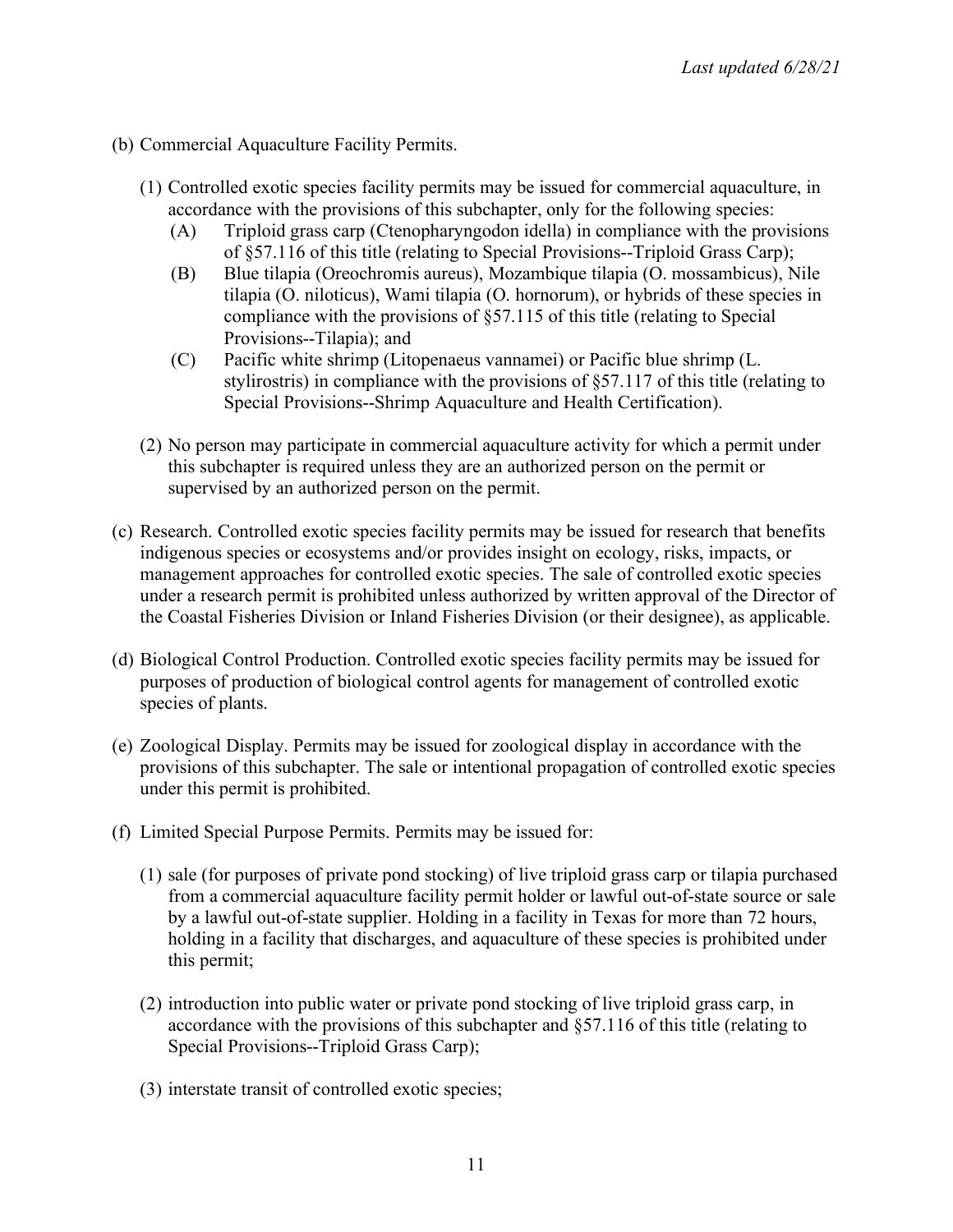- (4) possession and disposal of controlled exotic species of plants from public or private waters;
- (5) possession of controlled exotic species of plants for wastewater treatment by a wastewater treatment facility; and
- (6) possession, transport, and disposal activities not otherwise authorized by the provisions of §57.113 of this title (relating to General Provisions and Exceptions).

### **§ 57.115. Special Provisions--Tilapia**

- (a) Except as provided in this section or the provisions of §57.113 of this title (relating to General Provisions and Exceptions), no person may possess, import, export, sell, purchase, transport, propagate, or culture, or offer to import, export, sell, purchase, or transport tilapia unless the person is the holder of a valid controlled exotic species permit and is in compliance with the terms of the permit.
- (b) Private ponds stocked with tilapia shall be designed and maintained such that escape, release, or discharge of tilapia from the pond into public water is not likely to occur.
- (c) Non-commercial aquaculture. No permit is required under this subchapter to purchase, possess, transport, or propagate blue tilapia (O. aureus), Mozambique tilapia (O. mossambicus), Nile tilapia (O. niloticus), Wami tilapia (O. hornorum), and hybrids between these species for non-commercial (i.e., no sale) aquaculture purposes provided that:
	- (4) Live tilapia purchased in accordance with the provisions of this subchapter are transported to the aquaculture location in accordance with §57.121 of this title (relating to Transport of Live Controlled Exotic Species);
	- (5) Tilapia are not sold, offered for sale, or exchanged for money or anything of value;
	- (6) Tilapia are possessed solely in a recirculating aquaculture system constructed such that:
		- (A) escape, release, or discharge of tilapia into public water is not likely to occur; and
		- (B) no discharge of wastewater or waste into or adjacent to water in the state is likely to occur;
	- (7) Adequate security measures are in place to prevent unauthorized removal of tilapia; and
	- (8) Tilapia are killed in accordance with the provisions of §57.113(e) of this title prior to being transferred to another person or disposed.
- (d) Stocking in private ponds.
	- (1) No person holding tilapia in a private pond may sell, offer for sale, or exchange tilapia for money or anything of value.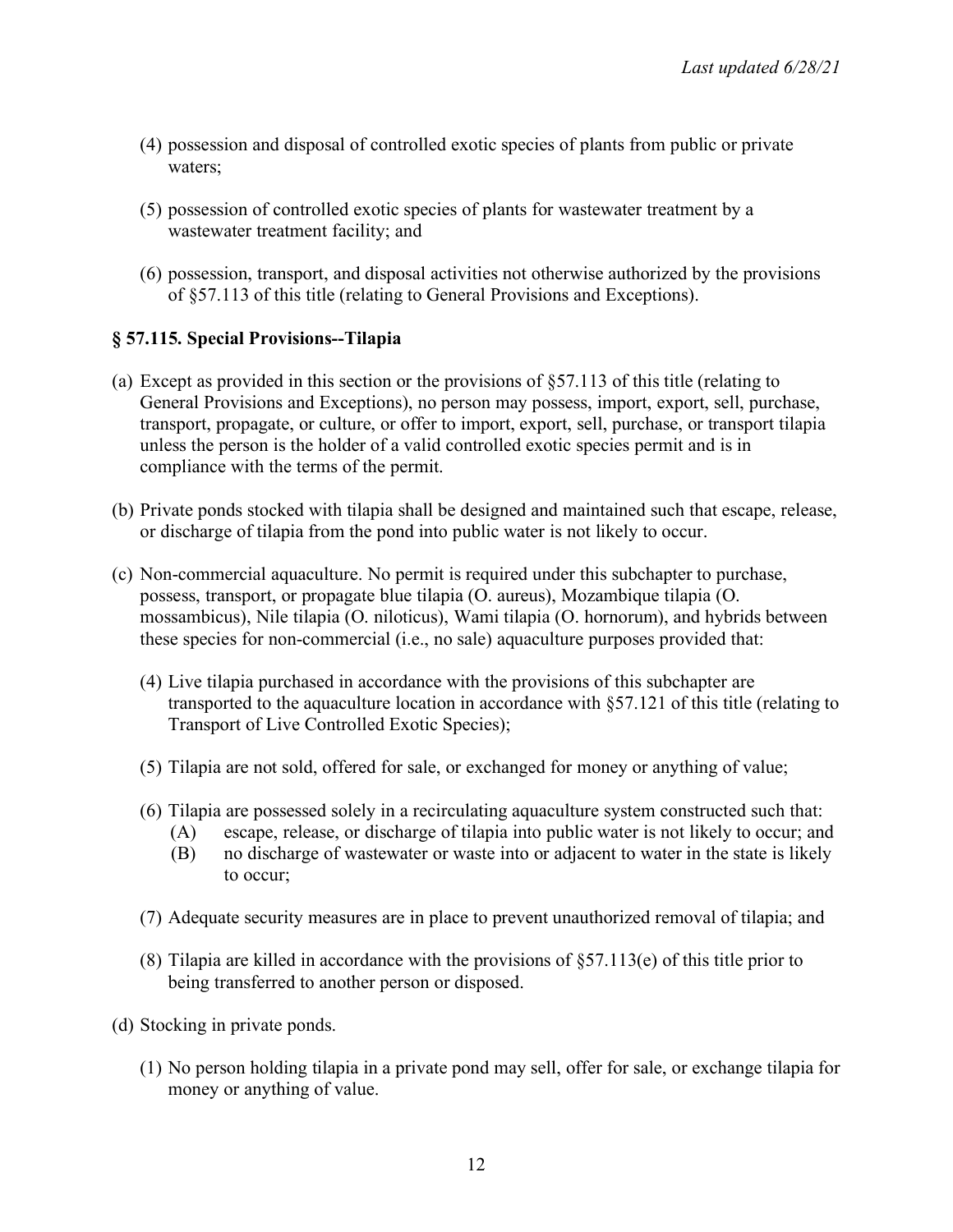- (2) Upon reclassification of any county in the stocking zone to conservation zone, the conservation zone provisions shall apply to all future stockings in that county.
- (3) Conservation zone provisions. Prior to stocking tilapia into a private pond in the conservation zone, the landowner or their agent must obtain written approval from the department.
	- (A) Approval shall be requested by completing and submitting a department form at least 30 days prior to the intended stocking. The request shall contain the following information, legibly written:

(i) the name, address, and phone number of the person requesting approval;

- (ii) the specific address or coordinates of the location of the private pond;
- (iii) a map of the location with the pond clearly marked; and
- (iv) the proposed date and purpose of introduction.
- (B) The department may provide approval for stocking of blue tilapia (O. aureus), Mozambique tilapia (O. mossambicus), Nile tilapia (O. niloticus), Wami tilapia (O. hornorum), or hybrids between these species into a private pond in the conservation zone upon finding that the private pond is compliant with the provisions of subsection (b) of this section and does not pose a significant risk to species designated as endangered, threatened, or a Species of Greatest Conservation Need.
- (C) Written approval provided by the department for stocking of tilapia into a private pond in the conservation zone is specific to the pond for which approval was granted and is transferrable with the sale of the property. Written approval shall not expire or require renewal provided that the pond is not modified in any way that could result in increased risk of escape, release, or discharge of controlled exotic species into public water.

(4) Stocking zone provisions. In the stocking zone no authorization or permit is required under this subchapter to purchase, possess, transport, or stock into a private pond blue tilapia (O. aureus), Mozambique tilapia (O. mossambicus), Nile tilapia (O. niloticus), Wami tilapia (O. hornorum), or hybrids between these species provided that the private pond is compliant with the provisions of subsection (b) of this section.

(5) Tilapia stocked in a private pond must be killed in accordance with the provisions of §57.113(e) of this title prior to being transported or transferred to another person.

(6) A person in possession of live tilapia stocked in a private pond must possess and retain an exotic species transport invoice provided by the seller as described in §57.121 of this title for a period of one year from the date the tilapia were obtained or as long as the tilapia are in the water, whichever is longer.

(e) Commercial sale of tilapia for pond stocking. No tilapia may be stocked in or provided for the purpose of stocking into private ponds within the conservation zone without the landowner or their agent first obtaining written approval from the department as described in subsection (d) of this section.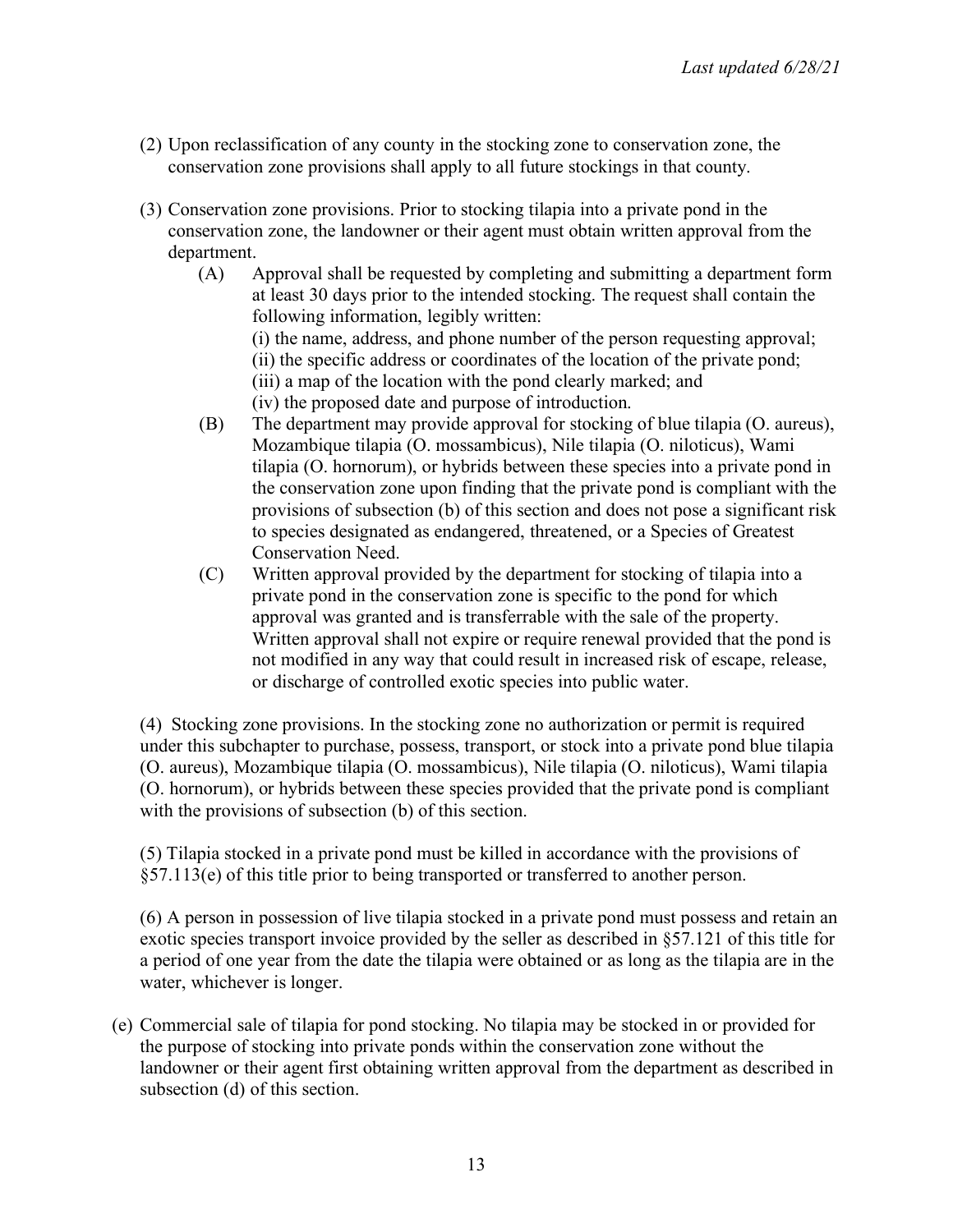## **§ 57.116. Special Provisions--Triploid Grass Carp**

- (a) The department may issue a permit for introduction of triploid grass carp into public water after finding that the introduction is not likely to affect threatened or endangered species or interfere with specific management objectives for other important species or habitats.
- (b) The department may issue a permit for stocking of triploid grass carp in a private pond after finding that the triploid grass carp are not likely to escape from the pond into public waters in violation of Parks and Wildlife Code, §66.015, and that the stocking is not likely to affect threatened or endangered species or interfere with specific management objectives for other important species or habitats.
- (c) An applicant for a triploid grass carp permit for private pond stocking shall, upon request, allow inspection of their ponds or lakes by an employee of the department during normal business hours for the purposes of evaluating whether the private pond meets the criteria for permit issuance.
- (d) Except as otherwise approved by the department, the triploid grass carp stocking rate authorized by a permit shall be determined by consideration of the surface area of the water body to be stocked and the extent of the aquatic vegetation to be managed.
- (e) Triploid grass carp may be purchased or obtained only from:
	- (1) the holder of a valid controlled exotic species permit that authorizes the sale of triploid grass carp; or
	- (2) directly from any lawful out-of-state source.
- (f) The department is authorized to introduce triploid grass carp into public water in situations where the department has determined that there is a management need, and when stocking will not affect threatened or endangered species or other important species or habitats.
- (g) Stocking in private ponds.
	- (1) Private ponds stocked with triploid grass carp shall be designed and maintained such that escape, release, or discharge of triploid grass carp from the private pond into public water is not likely to occur.
	- (2) Prior to stocking of triploid grass carp into a private pond, the landowner or their agent must obtain a permit for stocking of live triploid grass carp.
	- (3) Permits for stocking of triploid grass carp into private ponds are specific to the ponds on a property, transferrable with the sale of the property, and shall not expire or require renewal provided that the pond is not modified in any way that could result in increased risk of escape, release, or discharge of controlled exotic species into public water.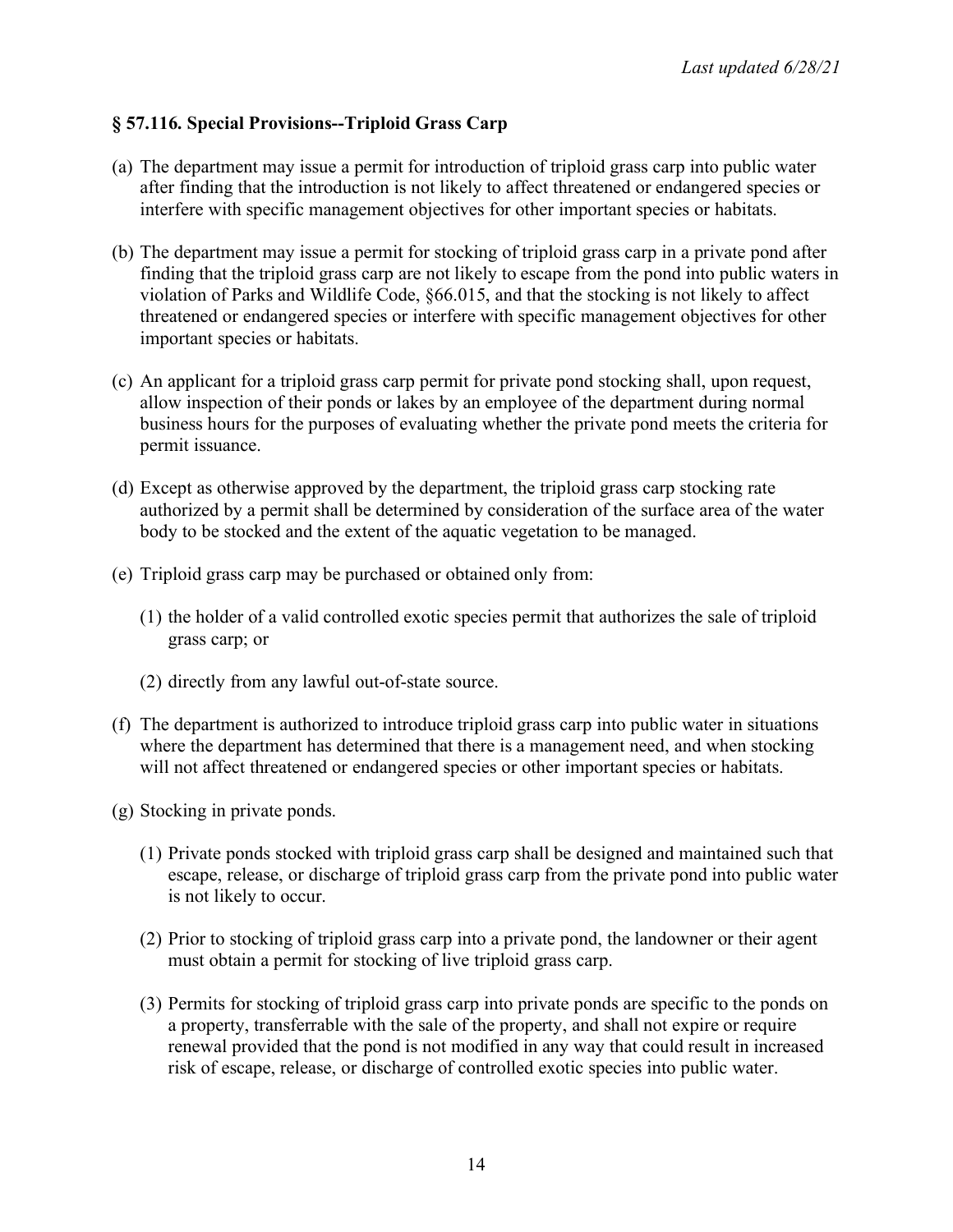- (4) No person holding triploid grass carp in a private pond may sell, offer for sale, or exchange triploid grass carp for money or anything of value.
- (5) Upon reclassification of any county in the conservation zone to stocking zone, the stocking zone provisions shall apply to all future stockings in that county. Zones are as defined in §57.111 of this title (relating to Definitions).
- (6) Within the stocking zone, permit applications requesting ten or fewer triploid grass carp require administrative review only. The application shall be submitted at least 14 days prior to the intended stocking.
- (7) A person in possession of live triploid grass carp stocked in a private pond must possess and retain for a period of one year from the date the grass carp were obtained or as long as the grass carp are in the water, whichever is longer:
	- (A) an exotic species transport invoice as described in §57.121 of this title (relating to Transport of Live Controlled Exotic Species) or an aquatic product transport invoice from a lawful out-of-state source in compliance with Parks and Wildlife Code, §47.0181; and
	- (B) documentation that the grass carp have been certified as triploid by the Grass Carp Inspection and Certification Inspection Program operated by the U.S. Fish and Wildlife Service.
- (8) Triploid grass carp stocked in a private pond must be killed in accordance with the provisions of §57.113 of this title (relating to General Provisions and Exceptions) prior to being transported or transferred to another person.

## **§ 57.117. Special Provisions--Shrimp Aquaculture and Health Certification**

- (a) Any facility containing controlled exotic species of shrimp shall be capable of placing stocks into quarantine condition.
- (b) A facility containing live Pacific blue shrimp (Litopenaeus stylirostris) must be located outside the exotic shrimp exclusion zone.
- (c) All disease-free certification of controlled exotic species of shrimp must be conducted by a disease specialist.
- (d) Any person importing live controlled exotic species of shrimp must, prior to importation:
	- (1) provide documentation to the department that the controlled exotic species of shrimp to be imported have been certified as disease-free; and
	- (2) receive written acknowledgment from the department that the requirements of for demonstrating disease-free status have been met.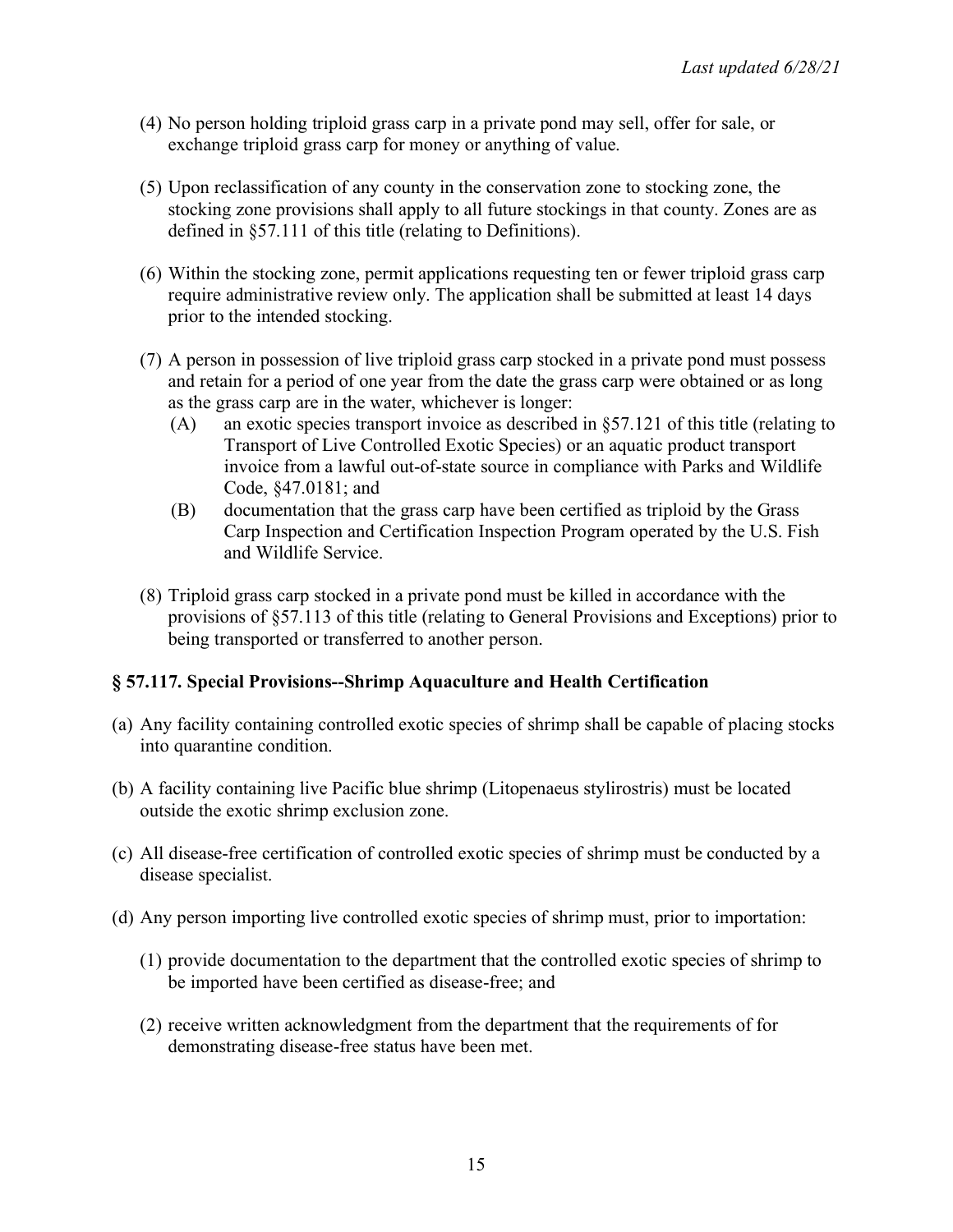- (e) Any person in possession of controlled exotic species of shrimp for the purpose of production of post-larvae must provide to the department monthly documentation that nauplii and postlarvae have been examined and are certified to be disease-free. If monthly certification cannot be provided, the shrimp must be maintained in quarantine condition until the department acknowledges in writing that the requirements for demonstrating stock is diseasefree or conditions specified in writing by the department under which the quarantine condition can be removed have been met.
- (f) Any person who possesses controlled exotic species of shrimp in a facility regulated under this subchapter who observes one or more of the manifestations of diseases of concern listed on the clinical analysis checklist provided by the department shall place the entire facility under quarantine condition immediately, notify the department, and:
	- (1) request an inspection from a disease inspector; or
	- (2) submit samples of the affected shrimp to a disease specialist for analysis and forward results of such analyses to the department upon receipt.
- (g) No more than 14 days prior to harvesting ponds or discharging any waste into or adjacent to water in the state, the permit holder shall:
	- (1) request an inspection from a disease inspector; or
	- (2) submit samples of the shrimp from each pond or other structure containing such shrimp to a disease specialist for analysis and submit the results of such analyses to the department upon receipt, using the clinical analysis checklist.
- (h) Upon receiving a request for an inspection from a permit holder, a disease inspector may visit the facility, examine samples of shrimp from each pond or other structure from which waste will be discharged or harvest will occur, complete the clinical analysis checklist provided by the department, sample shrimp from or inspect any pond or structure the disease inspector determines requires further investigation, and provide a copy of the clinical analysis checklist and any other inspection reports to the permit holder.
- (i) If the results of an inspection performed by a disease inspector indicate the presence of one or more manifestations of disease, the permit holder shall immediately place or continue to maintain the entire facility under quarantine condition and submit samples of the controlled exotic species of shrimp from the affected portion(s) of the facility to a disease specialist for analysis. Results of such analyses shall be forwarded to the department upon receipt.
- (i) If the results of analyses performed by a disease specialist under subsection  $(g)(2)$  of this section indicate the presence of disease, the permit holder shall immediately place the entire facility under quarantine condition.
- (k) If the results of inspections or analyses of controlled exotic species of shrimp from a facility placed under quarantine condition indicate the presence of disease, the facility shall remain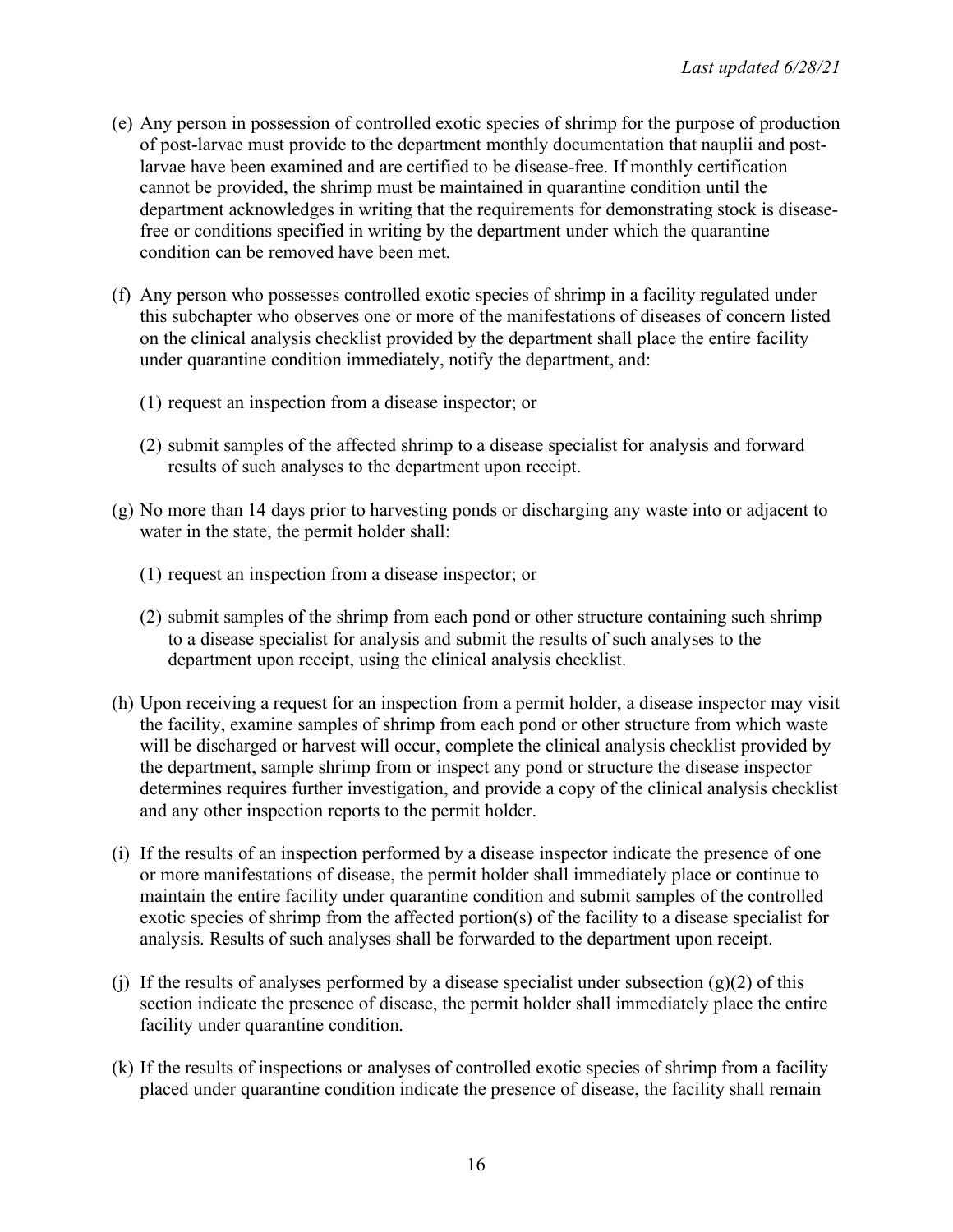under quarantine condition until the department removes the quarantine condition in writing or authorizes in writing other actions deemed appropriate by the department based on the required analyses.

(l) If the results of inspections or analyses performed under subsection (g) of this section indicate the absence of any manifestations of disease, the permit holder may begin discharging from the facility.

#### **§ 57.118. Special Provisions--Water Spinach**

- (a) Except as authorized by a permit issued under this section, or otherwise provided by this section, no person may:
	- (1) culture water spinach; or
	- (2) possess or transport water spinach in exchange for or with the intent to exchange for money or anything of value.
- (b) No permit issued under this section is required to purchase or possess water spinach for personal consumption, provided the water spinach was lawfully purchased or obtained and is not propagated or cultured.
- (c) No permit issued under this section is required to purchase or obtain water spinach for sale or re-sale, provided:
	- (1) the water spinach is purchased or obtained from a controlled exotic species permit holder authorized for culture and sale of water spinach or a lawful out-of-state source;
	- (2) copies of all invoices and receipts are retained for a period of one year following the date of purchase or receipt;
	- (3) the water spinach is sold or transferred directly to a consumer (defined as a person purchasing or obtaining water spinach for personal consumption); and
	- (4) water spinach that is not sold, transferred or consumed is disposed of in such a manner as to prevent the dispersal of water spinach beyond the establishment or location where it is sold or stored.
- (d) For a facility where water spinach is cultured:
	- (1) culture shall take place only in enclosed greenhouses;
	- (2) a copy of the permit shall be prominently displayed at the facility for which it was issued;
	- (3) all water spinach plants within the facility must be free of flowers and seeds at all times;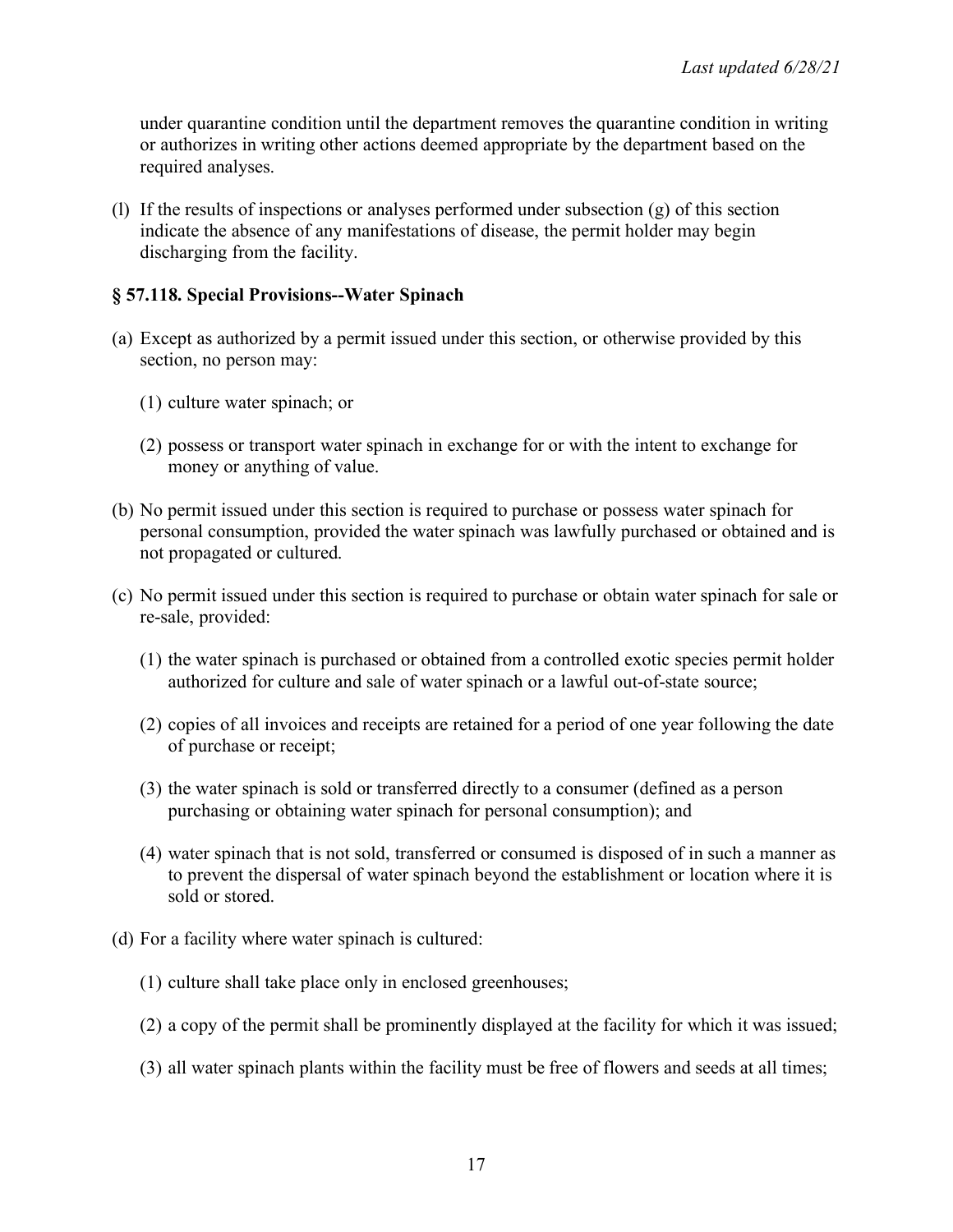- (4) propagation shall be by cuttings only and propagation using seeds is prohibited;
- (5) water spinach shall be grown in only in moist soil and culture in aqueous media is prohibited;
- (6) all equipment used in the cultivation of water spinach must be cleaned of all vegetation prior to being removed from a facility.
- (7) a buffer area void of all plants, with the exception of mature woody vegetation, shall be created and maintained around the perimeter of all areas where water spinach is cultured, handled, packed, processed, stored, shipped, or disposed. The width of the buffer area shall be at least 10 feet unless the department grants a modification of buffer width based on the location of greenhouses;
- (8) the greenhouse shall be maintained at all times in such a way as to prevent escape or release of water spinach and the department shall be notified if facility repairs are necessary; and
- (9) satisfactorily demonstrate to the department, during annual facility inspections that activities authorized under this subchapter are conducted in compliance with the requirements of this subchapter and the facility is maintained in such a way as to prevent escape or release of water spinach.
- (e) Packaging. All water spinach transported from a facility including water spinach transported under an interstate transport authorization shall be:
	- (1) packaged in a closed or sealed container having a volume no greater than three cubic feet and may not be mixed or commingled with any other material or substance; and
	- (2) identified such that each container of water spinach shall have a label placed on the outside of the container. The label must be clearly visible and shall bear the legend "Water Spinach" in English.
- (f) Processing. All handling and packaging of water spinach must be done at the permitted facility within the buffer area. All water spinach fragments must be collected and disposed as described in subsection (k) of this section.
- (g) Transport invoice. The permit holder shall generate a transport invoice for each sale or transfer of water spinach. Except as provided by subsection (h) of this section, no person may remove water spinach from a permitted facility unless the water spinach is accompanied by a separate transport invoice for each receiver. The transport invoice required by this section shall contain the following information, legibly written:
	- (1) a unique transport invoice number;
	- (2) the date of shipment;
	- (3) the name, address and phone number of the permit holder;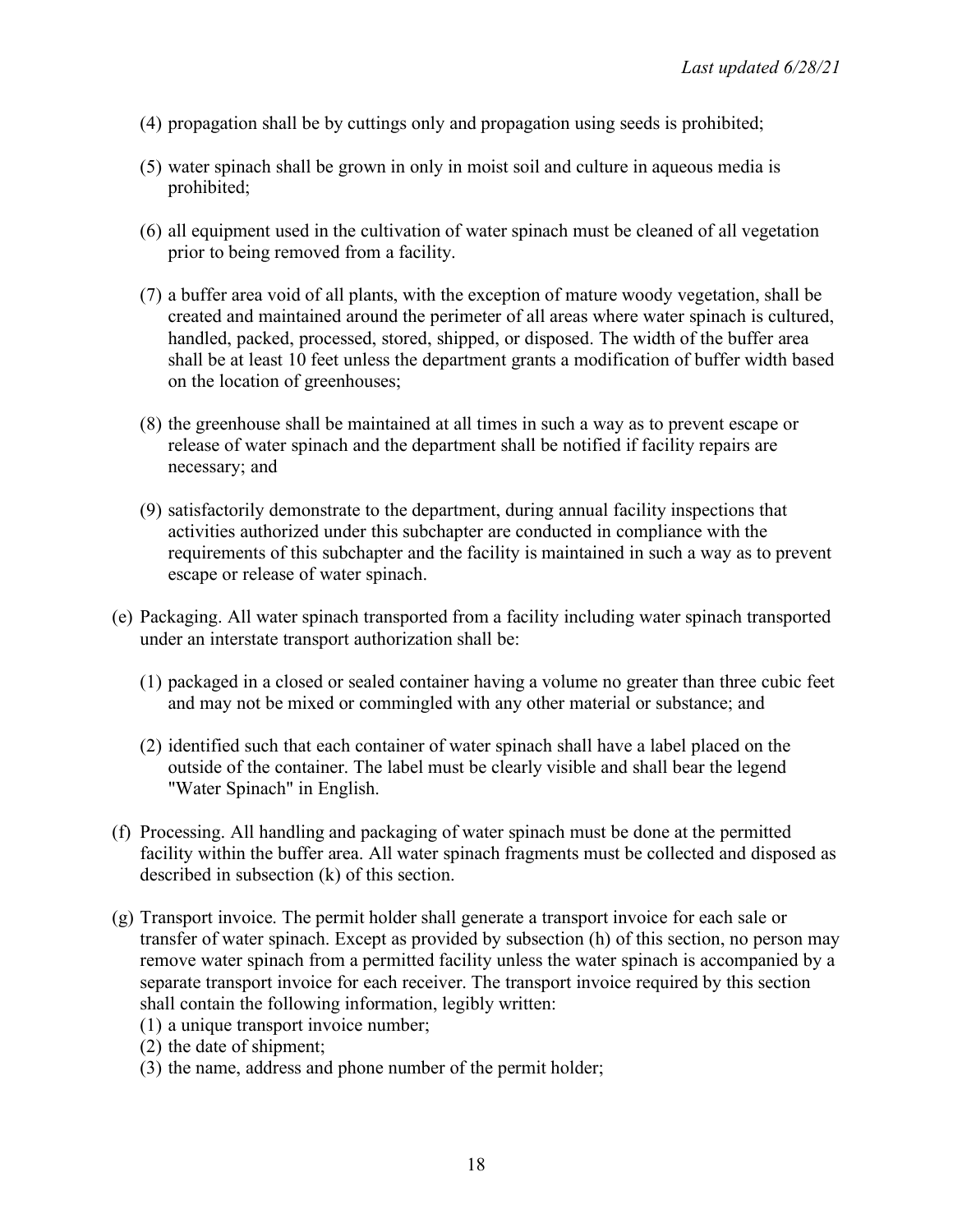- (4) the name, address, and phone number of the common carrier, if a common carrier is used to transport the water spinach;
- (5) the name, address and phone number of the person receiving the water spinach; and
- (6) the controlled exotic species permit number of the permit holder and receiver, as applicable.
- (h) Transport log. A permit holder may transport water spinach to and from a permitted facility for the purposes of sale without first generating individual transport invoices provided the permit holder:
	- (1) generates a water spinach transport invoice for each receiver at the time the water spinach is delivered; and
	- (2) maintains and possesses a current and accurate daily transport log at all times during transport. The water spinach transport log required by this section shall be on a department form and shall contain the following information, legibly written, for each sale:
		- (A) the date and time of shipment;
		- (B) the name, address, phone number, and exotic species permit number of the permit holder;
		- (C) the number of boxes of water spinach in possession at the time transport is commenced from the facility;
		- (D) for each delivery or acquisition of water spinach:
			- (i) the water spinach transport invoice number for each transfer of water spinach to or from the permit holder;
				- (ii) receiver/supplier's name, address, and phone number;
				- (iii) type of transfer-delivery or receipt; and
				- (iv) the number of boxes of water spinach transferred; and.
		- (E) the number of boxes of water spinach in possession upon return to the facility.
- (i) Recordkeeping. A copy of each daily transport log, if applicable, or transport invoice must be retained for a period of one year following the date of purchase or receipt. If water spinach is purchased or obtained from a lawful source outside the state, a copy of the receipt and documentation of lawful sale, if applicable, must be retained for a period of one year following the date of purchase or receipt. All records required by this section shall promptly be provided upon request during normal business hours to any department employee acting within the scope of official duties.
- (j) Reporting. A person permitted under this section to grow water spinach shall submit quarterly reports to the department on a form supplied by the department. The quarterly reports required by this subsection shall be submitted by March 15, June 15, September 15, and December 15 of each year and must be submitted even if no sales occurred during the quarter.
- (k) Escape or release prevention, notification, and emergency plan implementation.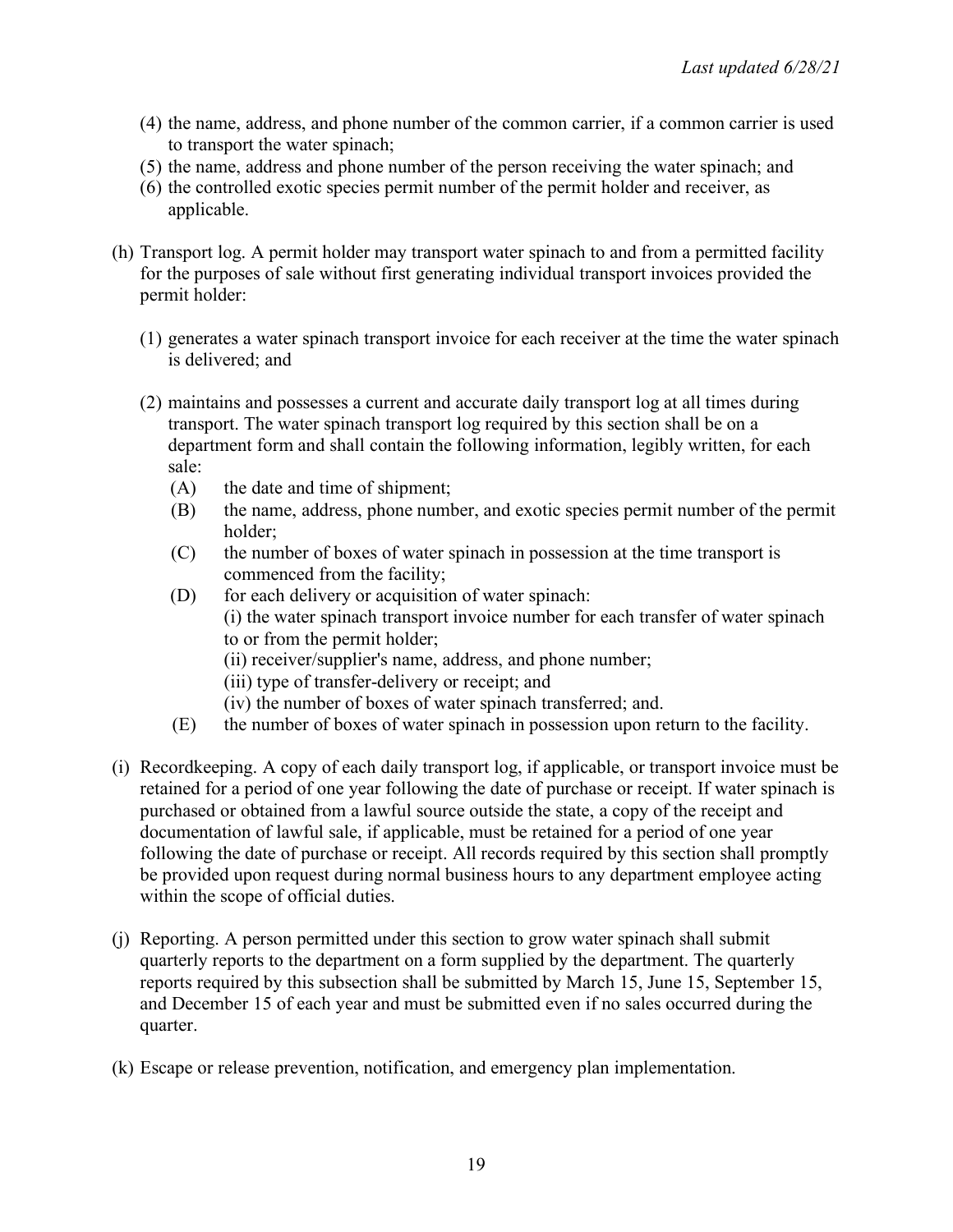- (1) The permit holder shall not allow water spinach to escape from a facility or be released or spread outside the facility during cultivation, handling, packaging, processing, storage, shipping, or disposal.
- (2) The use of water spinach to feed animals is prohibited.
- (3) Water spinach that is not sold, transferred, or consumed and all fragments of water spinach not growing in soil or packaged must be placed into a secure container until packaged or transported to a secure waste or compost bin and composted, dried fully, or placed into black plastic bags prior to disposal.
- (4) The holder of a permit issued under this subchapter shall notify the department within 72 hours of discovering the escape or release of water spinach from their facility or during transport.
- (5) In the event that a facility subject to a permit issued under this section appears to be in imminent danger of flooding or other circumstance that could result in the escape or release of water spinach, the permit holder shall:
	- (A) immediately begin implementation of emergency measures to prevent the escape or release of water spinach; and
	- (B) notify the department of implementation of emergency measures in accordance with permit provisions.
- (6) In the event that water spinach escapes or is released from a greenhouse or a facility, the facility permit holder is responsible for all costs associated with the detection, control, and eradication of free-growing water spinach resulting from such escape or release and subsequent dispersal. Water spinach growing outside a greenhouse is considered to be escaped.
- (l) Disposition of water spinach cultured without a permit. In the event that any facility is found to be culturing water spinach without a permit or following a decision by the department to refuse issuance or renewal of a permit, the department may prescribe a disposition protocol in accordance with §57.113 of this title (relating to General Provisions and Exceptions).

## **§ 57.119. Minimum Facility Requirements**

- (a) General facility requirements.
	- (1) Unless specifically provided otherwise under this subchapter or the conditions of a permit issued under this subchapter, a facility operating under a controlled exotic species permit shall:
		- (A) prominently display a copy of the permit at the facility for which it was issued;
		- (B) be maintained in compliance with the standards set forth in this section at all times unless the department has been notified that facility repairs are necessary;
		- (C) satisfactorily demonstrate to the department at intervals of no more than five years, unless longer intervals are approved by the department based on systematic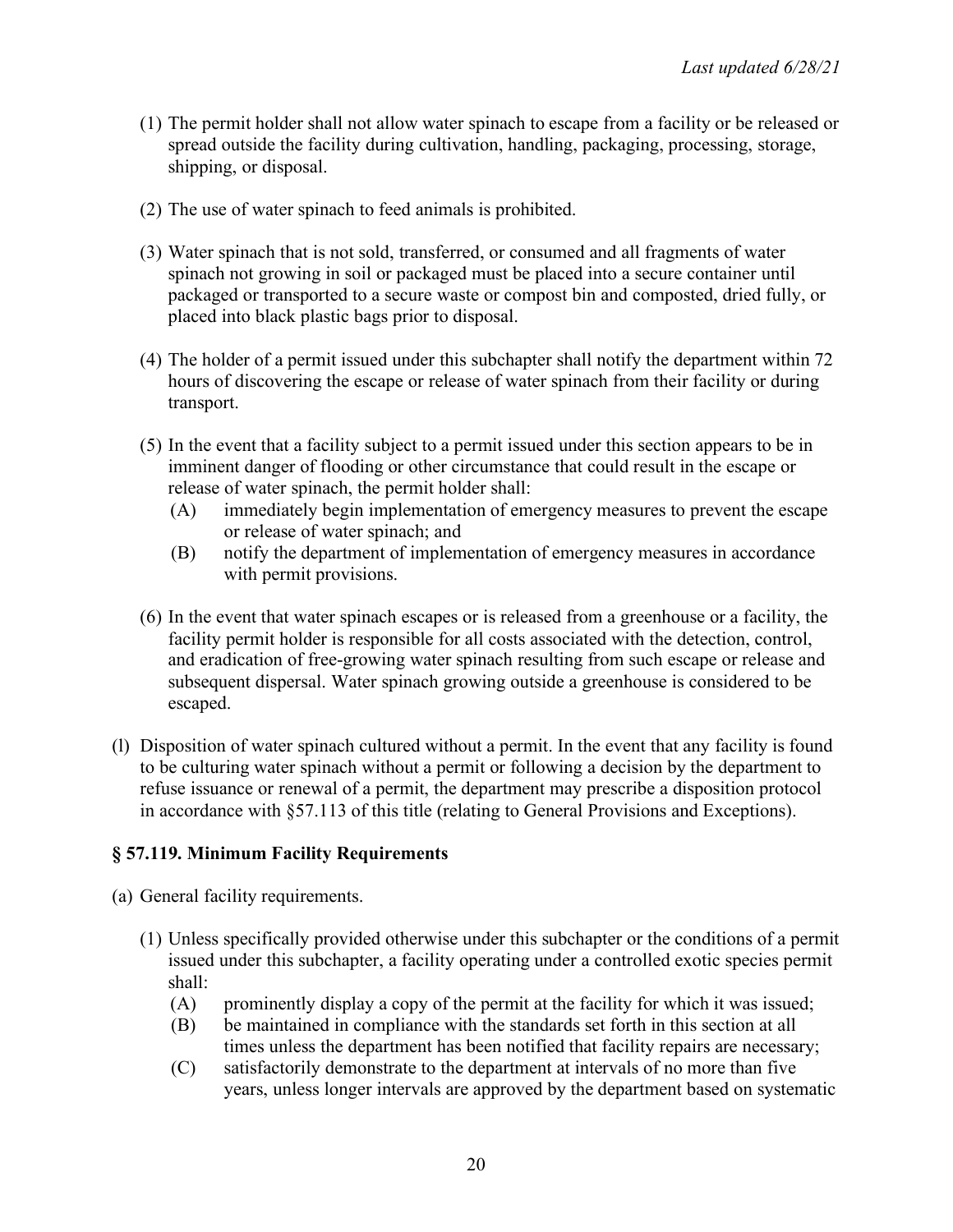risk analysis, that activities authorized under this subchapter are conducted in compliance with the requirements of this subchapter and the facility is maintained in such a way as to prevent escape, release, or discharge of controlled exotic species; and

- (D) train staff on permit conditions and requirements and ensure staff are prepared to implement the facility's department-approved emergency plan to prevent escape, release, or discharge of controlled exotic species into public water during a natural disaster such as a hurricane or flood.
- (2) For limited special purpose permit holders who purchase, transport, and sell controlled exotic species for stocking in private ponds, a facility is not required. Required records shall be made available to department staff for inspection during normal business hours within 72 hours following a request by the department.
- (3) Any facility containing controlled exotic species shall have security measures in place to minimize to the extent practicable the risk of unauthorized removal of controlled exotic species.
- (4) The department may prescribe additional security measures as a condition of a permit upon determining that the facility requirements described in this section are not feasible or may not be sufficient to minimize risk of escape, release, or discharge or impacts to native species and ecosystems.
- (b) Water spinach culture facility requirements. Water spinach culture facility requirements are described in §57.118 of this title (relating to Special Provisions--Water Spinach).
- (c) Commercial aquaculture facility requirements.
	- (1) A facility holding controlled exotic species shall be designed to prevent escape, release, or discharge of controlled exotic species or unauthorized discharge of wastewater by means of appropriately designed and constructed screens, barriers, filters, recirculating aquaculture systems, or other methods that are approved by the department. All screens, barriers, or other approved devices intended to prevent escape, release, or discharge as required under this section shall be specified in the conditions of the permit and must be properly maintained at all times.
	- (2) If the facility employs screens to comply with the provisions of this section:
		- (A) screens must have a mesh size that is capable of preventing the passage of controlled exotic species at the smallest life stage present in the facility at the time of discharge;
		- (B) screens must be redundant or otherwise designed and constructed such that the level of protection against escape, release, or discharge of controlled exotic species is not reduced if a screen is damaged or must be removed to accomplish cleaning, repair, or other maintenance; and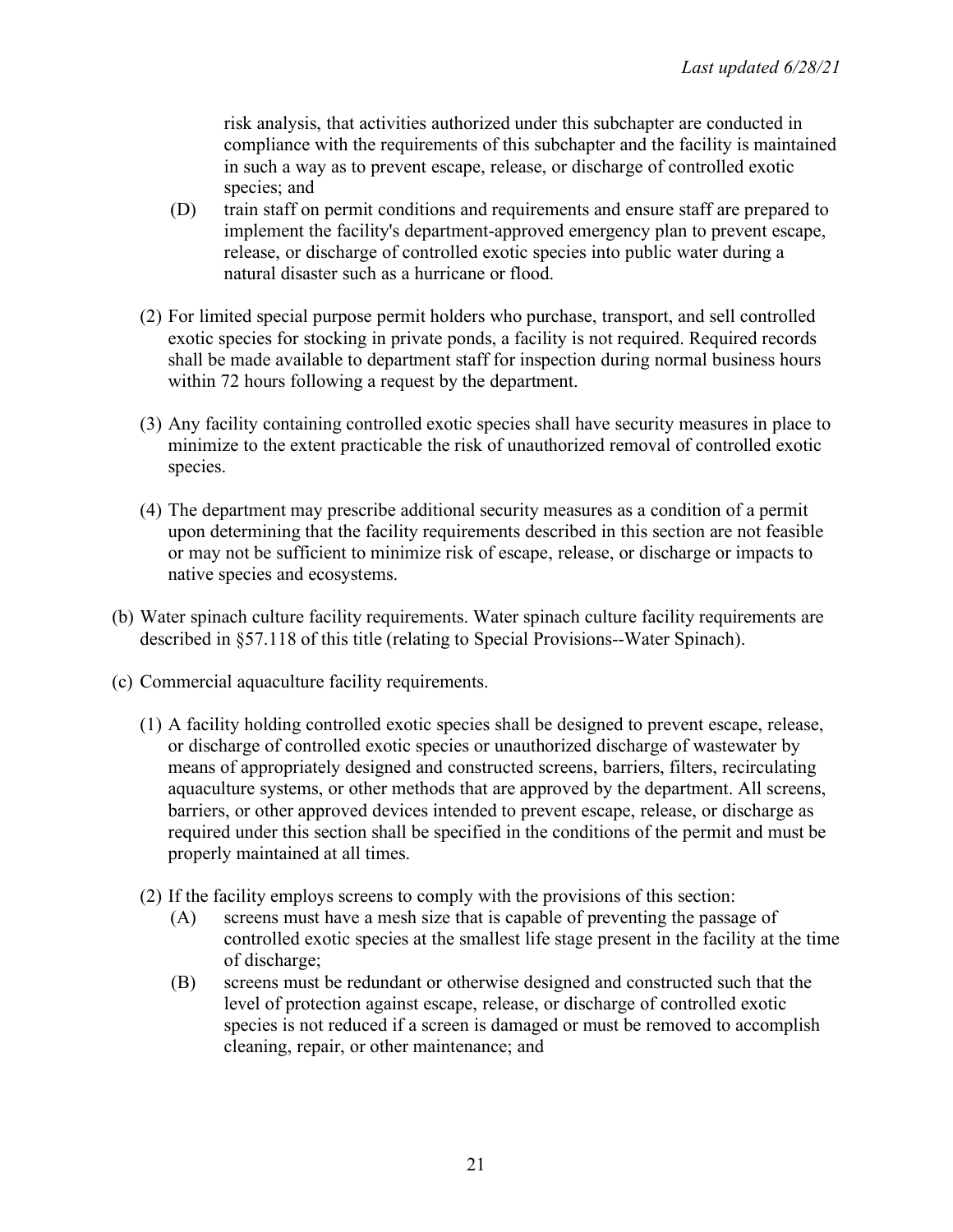- (C) wastewater discharged from the facility must be routed through all screens in accordance with department approval prior to the point where wastewater leaves the facility.
- (3) In addition to any other requirements of this subchapter, any portion of a facility that is to contain controlled exotic species and is located within the 100-year flood plain (referred to as Zone A on the National Flood Insurance Program Flood Insurance Rate Map) must be elevated above the 100-year floodplain or enclosed within an earthen or concrete dike or levee constructed in such a manner as to exclude all flood waters. No section of the crest of the dike or levee or building foundation, as applicable, may be less than one foot above the 100-year flood elevation. Dike and levee design and construction must be approved by the department.
- (4) Facility Complex. For a facility that is part of a facility complex, the following additional facility standards apply:
	- (A) For a facility complex with a common drainage, each permit holder shall: (i) maintain at least one screen or barrier capable of preventing the escape, release, or discharge of controlled exotic species into a common drainage; and (ii) have authority to stop the discharge of wastewater from the entire complex in the event of escape, release, or discharge of controlled exotic species from the permit holder's facility.
	- (B) In addition to any other requirements of this subchapter, a permit holder whose facility is part of a facility complex shall ensure the installation of signage that clearly identifies each pond or other component of the permit holder's facility. Signage required by this section must: (i) be legible; (ii) bear the name and permit number of the permit holder; (iii) be within 10 feet of the authorized pond or other facility component; and (iv) correspond to the location of the pond or other facility component as indicated on the map provided to the department as required by §57.122 of

this title (relating to Permit Application, Issuance, and Period of Validity).

#### **§ 57.120. Wastewater Discharge Authority**

- (a) An applicant for an initial exotic species permit must provide the following:
	- (1) written documentation demonstrating that the applicant possesses the appropriate valid wastewater discharge authorization or has received an exemption from the Texas Commission on Environmental Quality; or
	- (2) adequate documentation to demonstrate that the facility is designed and will be operated in a manner such that no discharge of waste into or adjacent to water in the state will, or is likely to occur.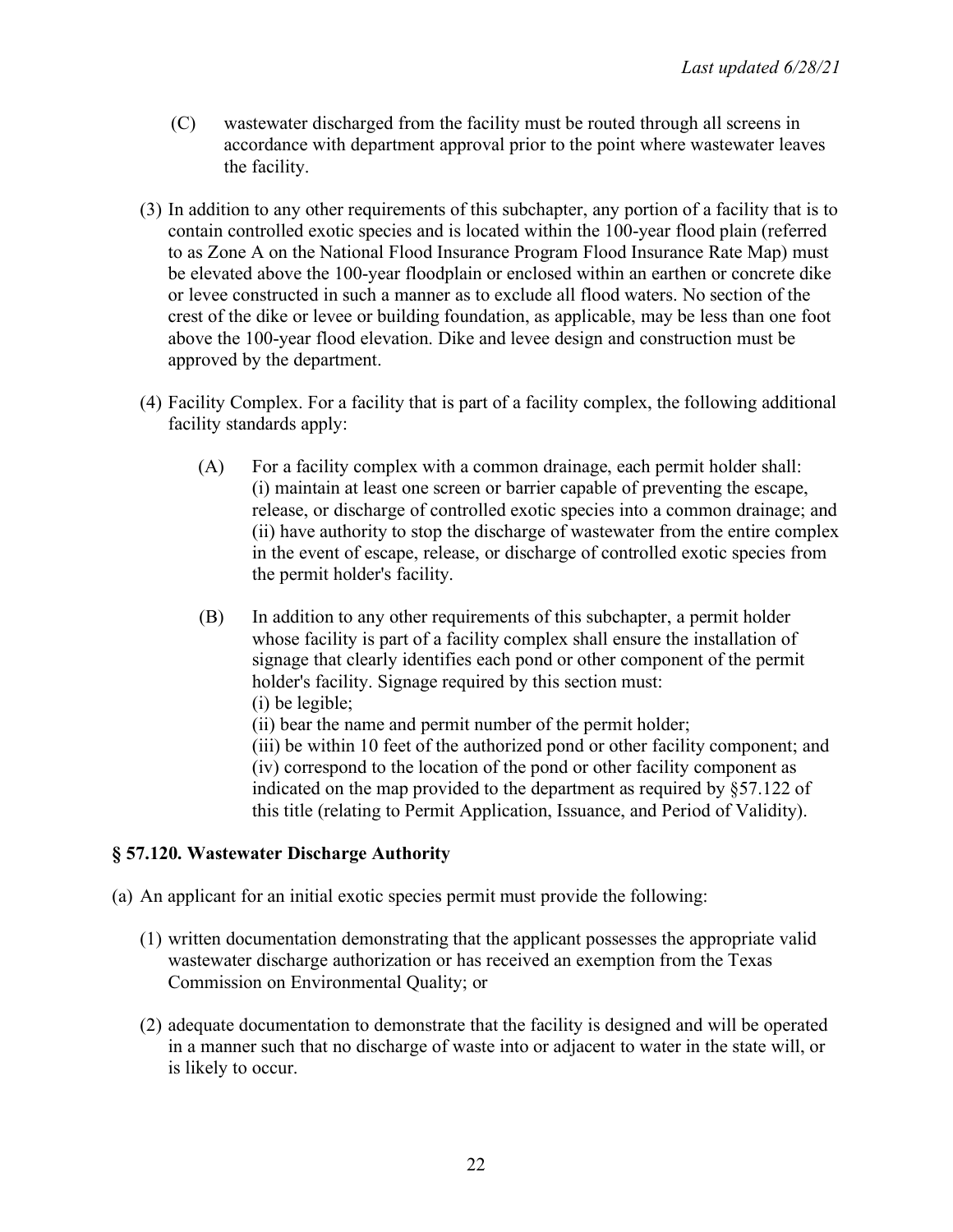- (b) If the facility or facility complex is designed such that a discharge of waste into or adjacent to water in the state will, or is likely to occur, an applicant for an amendment or a renewal of an exotic species permit must provide written documentation demonstrating that the applicant possesses or has timely applied for and is pursuing the appropriate wastewater discharge authorization or exemption from the TCEQ in accordance with the Texas Pollutant Discharge Elimination System (TPDES) General Permit for concentrated aquatic animal production facilities TXG 130000.
- (c) An exotic species permittee whose wastewater discharge authorization or exemption is revoked, suspended or annulled by the TCEQ will be treated as an applicant for an initial permit under subsection (a) of this section.
- (d) An applicant for a permit for controlled exotic species of plants is not required to obtain a permit from the TCEQ for the purposes of this section.

# **§ 57.121. Transport of Live Controlled Exotic Species**

- (a) Except as provided in §57.113 of this title (relating to General Provisions and Exceptions), no person may transport live controlled exotic species, except for:
	- (1) a person who is a controlled exotic species permit holder, an employee of the permit holder, or a common carrier acting on their behalf and in possession of:
		- (A) for permit holders or their employees, a copy of a valid permit issued under this subchapter; and
		- (B) a properly executed transport invoice; and
		- (C) for triploid grass carp, documentation that the grass carp have been certified as triploid by the Grass Carp Inspection and Certification Inspection Program operated by the U.S. Fish and Wildlife Service.
	- (2) private pond owners transporting tilapia or triploid grass carp to a private pond for stocking purposes in possession of:
		- (A) a properly executed transport invoice if obtained from a permit holder; or
		- (B) an aquatic product transport invoice in compliance with Parks and Wildlife Code, §47.0181 if obtained from a lawful out-of-state source; and
		- (C) for triploid grass carp, a copy of the permit for stocking triploid grass carp.
	- (3) a common carrier, provided that the shipment is:
		- (A) transported by aircraft from a point outside the state of Texas to a destination outside of the state of Texas;
		- (B) is not moved overland within the state of Texas; and
		- (C) is accompanied at all times by documentation of compliance with all applicable local source and destination, federal, and international regulations and statutes.
	- (4) a common carrier, provided the shipment is accompanied at all times by:
		- (A) a properly executed transport invoice generated by a controlled exotic species permit holder as described in subsection (c) of this section; or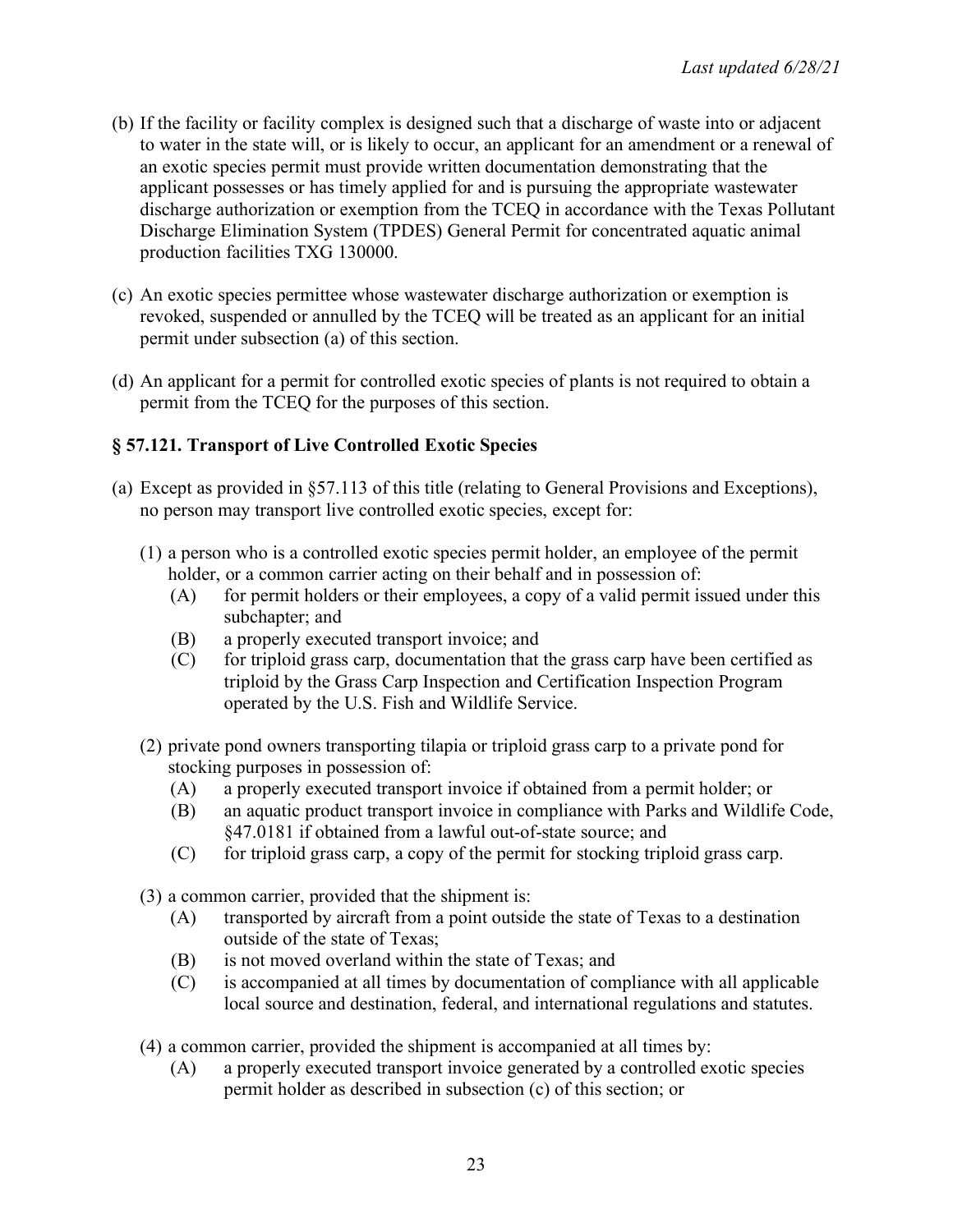- (B) for triploid grass carp obtained from a lawful out-of-state source transported to a private pond for the purpose of stocking under a permit issued in accordance with §57.116 of this title (relating to Special Provisions--Triploid Grass Carp): (i) a copy of the permit for stocking of triploid grass carp; (ii) an aquatic product transport invoice in compliance with Parks and Wildlife Code, §47.0181; and (iii) documentation that the grass carp have been certified as triploid by the Grass Carp Inspection and Certification Inspection Program operated by the U.S. Fish and Wildlife Service.
- (b) Water spinach transport. Water spinach transport requirements are described in §57.118 of this title (relating to Special Provisions--Water Spinach).
- (c) Transport invoice.
	- (a) A separate transport invoice shall be generated by the controlled exotic species permit holder for each delivery location in advance of transport except as provided in §57.118 of this title and shall accompany the controlled exotic species during transit.
	- (b) A transport invoice shall contain the following information, legibly written:
		- (A) date of shipment;
		- (B) for the controlled exotic species permit holder from whom the controlled exotic species was obtained:
			- (i) name;
			- (ii) facility address;
			- (iii) phone number; and
			- (iv) controlled exotic species permit number, if applicable;
		- (C) for the person or entity to whom the controlled exotic species is being transported: (i) name;

(ii) physical address including county where the controlled exotic species will be possessed if different from the mailing address (not a post office box); (iii) phone number; and

- (iv) controlled exotic species permit number, if applicable;
- (D) species being transported--for each species listed on the transport invoice, provide:

(i) the common and scientific names as they appear on the controlled exotic species permit; and

(ii) the number or weight, by size class; and

- (E) type of transport--import, export, or intrastate (within Texas)
- (d) Interstate transit.
	- (1) The holder of a controlled exotic species special purpose permit for interstate transit may transport live or viable controlled exotic species from a point outside of Texas via a route through Texas to another point outside of Texas in accordance with this subsection.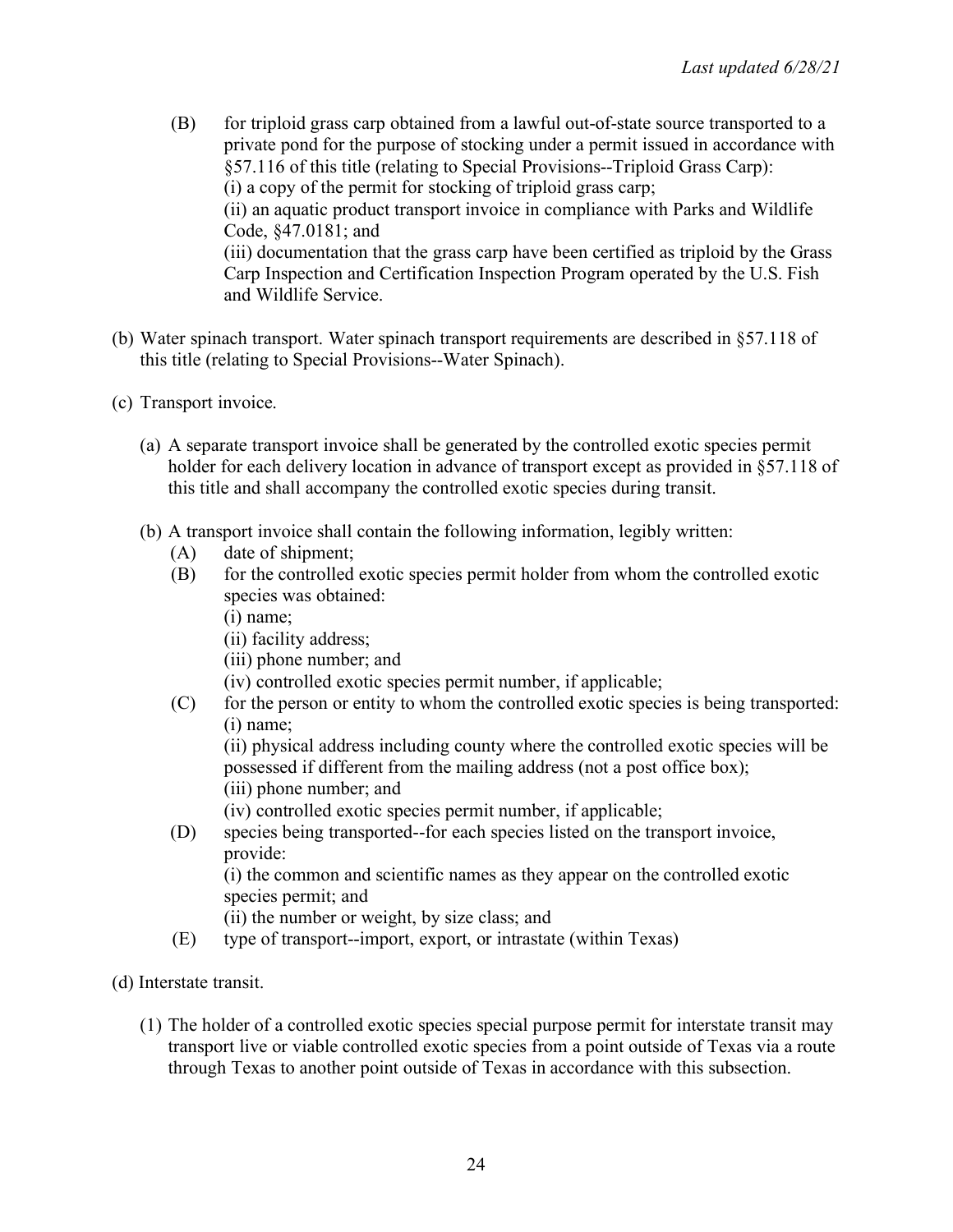- (2) The department may issue a transit permit that is valid for a single use or for a period of one year. Permits issued for one year shall expire on December 31.
- (3) An annual or single-use transit permit may be obtained by completing and submitting an application on a department form and payment of the fee as specified in §53.15 of this title (relating to Miscellaneous Fisheries and Wildlife Licenses and Permits). The initial application for a transit permit shall be submitted at least 30 days prior to any intended transit activity.
- (4) A person transporting controlled exotic species under the provisions of this subsection shall physically possess a copy of the transit permit at all times during transit and be able to provide documentation accounting for all controlled exotic species being transported.
- (5) A person transporting controlled exotic species under a transit permit shall ensure that:
	- (A) controlled exotic species are securely contained at all times;
	- (B) controlled exotic species are not offloaded or transferred; and
	- (C) the department is notified immediately following any incident resulting in inadvertent escape, release, or discharge of controlled exotic species from containment, in accordance with permit provisions.
- (6) For each intended transit, a notice shall be submitted on a department form. The completed notice form shall be submitted with the initial application for a single-use transit permit and at least 24 hours prior to any each intended transit under an annual transit permit. All notices must include:
	- (A) the dates and times that the permit holder expects to enter and depart the state of Texas while in possession of controlled exotic species;
	- (B) the common and scientific names of each controlled exotic species to be transported;
	- (C) the quantity (volumetric, number, weight, or other measurement convention) of each controlled exotic species being transported;
	- (D) the specific points of origin and destination of each controlled exotic species being transported;
	- (E) the specific route the transport will follow, including the locations where the transporter will enter and depart the state of Texas;
	- (F) a description of the make, model, and color of the vehicle, trailer, or other conveyance to be employed in transport and license plate numbers; and
	- (G) the name, driver's license number, and contact numbers of the driver or contact information for the commercial shipper transporting the controlled exotic species through the state of Texas.

#### **§ 57.122. Permit Application, Issuance, and Period of Validity**

(a) Interstate transit permits. Interstate transit permit application, issuance, and period of validity are described in §57.121 of this title (relating to Transport of Live Controlled Exotic Species).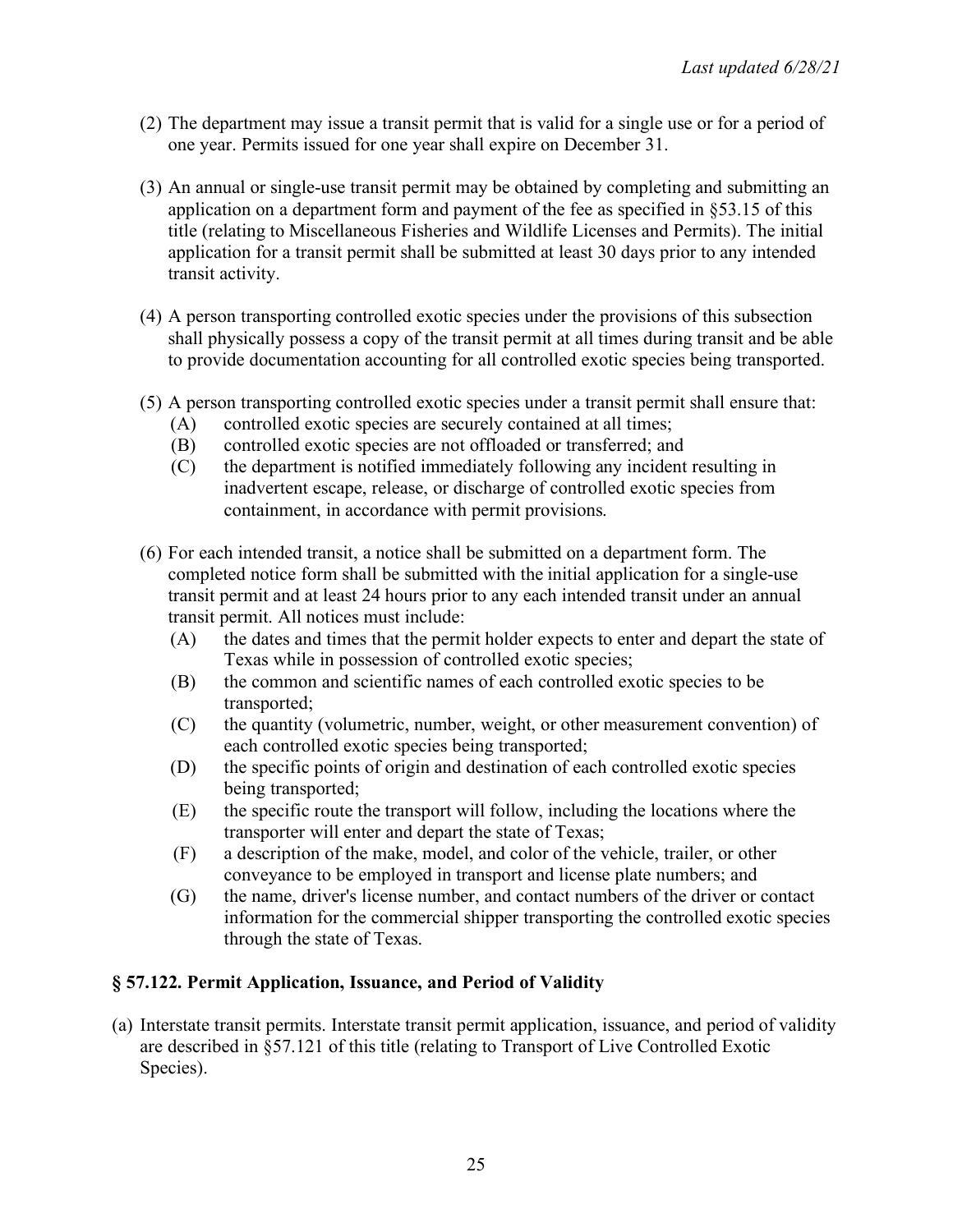- (b) Permit application.
	- (1) Submission deadline. An initial application for any permit under this subchapter shall be submitted at least 30 days prior to any prospective activity involving controlled exotic species.
	- (2) General requirements. An applicant for any permit under this subchapter shall submit:
		- (A) Application--a completed and signed application for the appropriate permit on a form supplied by the department;
		- (B) Applicant information--Texas driver's license or identification number, Social Security number, and date of birth for the applicant and each manager or other person who is to supervise permitted activities;
		- (C) Additional required documentation--as described in subsection (3) of this section or otherwise specified by this subchapter; and
		- (D) Fees--the appropriate fee specified in §53.15 of this title (relating to Miscellaneous Fisheries and Wildlife Licenses and Permits), except that fees shall be waived for:

(i) public school educational programs meeting the conditions in Parks and Wildlife Code, §66.007(c-1) provided that the applicant submits a written request for a fee waiver, including course descriptions or curriculum demonstrating controlled exotic species will be part of an educational program that includes tilapia aquaculture and hydroponics.

(ii) physical removal of controlled exotic species of plants from public water in accordance with an approved treatment proposal in accordance with §57.932 of this title (relating to State Aquatic Vegetation Plan).

(iii) stocking triploid grass carp in public water.

- (3) Additional documentation requirements.
	- (A) Required licenses. Applicants for commercial aquaculture facility permits or limited special purpose permits for private pond stocking shall submit a copy of the appropriate, valid aquaculture license or fish farm vehicle license issued by the Texas Department of Agriculture under Agriculture Code, Chapter 134.
	- (B) Wastewater discharge authorization. Applicants for commercial aquaculture facility permits shall submit documentation required by §57.120 of this title (relating to Facility Wastewater Discharge Requirements).
	- (C) Nuisance Aquatic Vegetation treatment proposal. Applicants for a permit to possess, transport, and dispose controlled exotic species of plants shall also submit a treatment proposal on a department form in accordance with §57.932 of this title that includes maps showing the location where plant removal and/or disposal is to occur and routes from the removal location to the location for disposal of controlled exotic species of plants.
	- (D) Facility map. Applicants for commercial aquaculture facility permits, biological control production permits, zoological display or research permits with outdoor holding facilities, or limited special purpose permits for wastewater treatment shall submit an accurate map or aerial photograph of the facility location with the initial application. For facilities located within the 100-year flood plain, a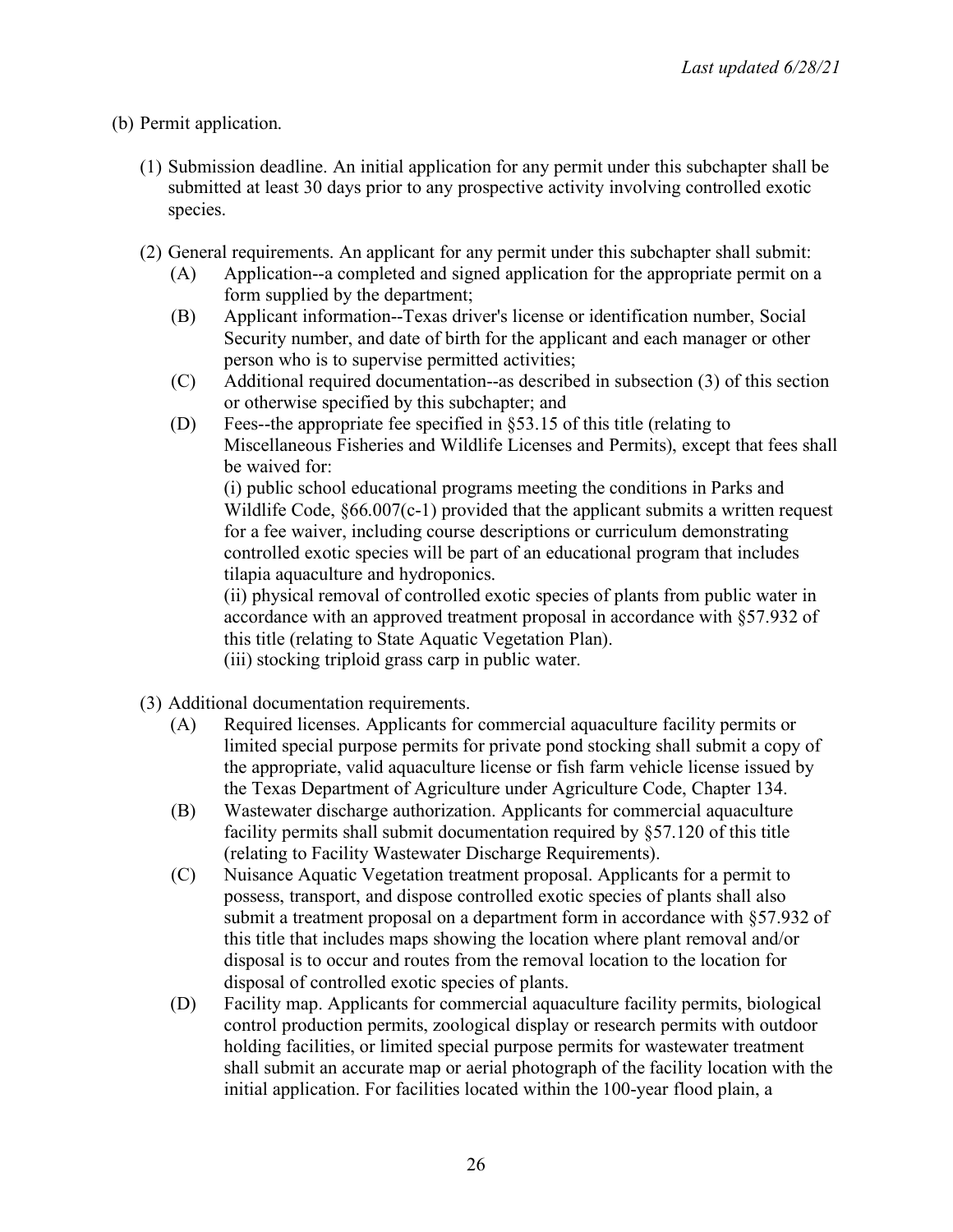professionally surveyed map may be required by the department. Maps shall be clearly labeled to indicate, at a minimum, the location of:

(i) any facility ponds, greenhouses, recirculating aquaculture systems or other infrastructure used to possess, propagate, culture, or transport controlled exotic species;

(ii) all drainage routes and structures, including adjacent ditches or natural drainage features;

(iii) all points at which water, wastewater, or waste is capable of being discharged or else noting that the facility does not discharge; and

(iv) all screens, barriers, or other structures that are intended or serve to prevent escape, release, discharge, or unauthorized removal of controlled exotic species.

- (E) Emergency plan. Applicants for commercial aquaculture facility permits, water spinach culture facility permits, research permits (when live controlled exotic species are possessed), zoological display permits, and biological control production permits shall submit a written emergency plan, on the appropriate department form, demonstrating that the applicant has identified measures sufficient to prevent escape, release, or discharge of controlled exotic species into public water during a natural event such as a hurricane or flood. Approved emergency plan shall be posted and maintained on file at the facility.
- (F) Research proposal and researcher qualifications. An applicant for a permit to conduct scientific research involving controlled exotic species shall also submit a research proposal and documentation of applicant qualifications to conduct controlled exotic species research.
- (G) Biological control production plan. An applicant for a permit to culture controlled exotic species of plants as hosts for the purposes of production of biological control agents shall also submit a written production plan statement to include, at a minimum:

(i) the proposed number of biological control agents, if any, to be collected from public waters each year;

(ii) the expected production of the controlled exotic species of plants in acres or square feet; and

(iii) the intended use of the biological control agents including water bodies where the biological control agents may be introduced.

- (c) Permit issuance. The department will not issue a permit under this subchapter for any purpose until:
	- (1) the application and additional documentation required by this section are determined to be adequate and complete;
	- (2) fees have been submitted, if applicable;
	- (3) facility has been inspected and approved in accordance with the requirements of §57.119 of this title (relating to Minimum Facility Requirements), if applicable; and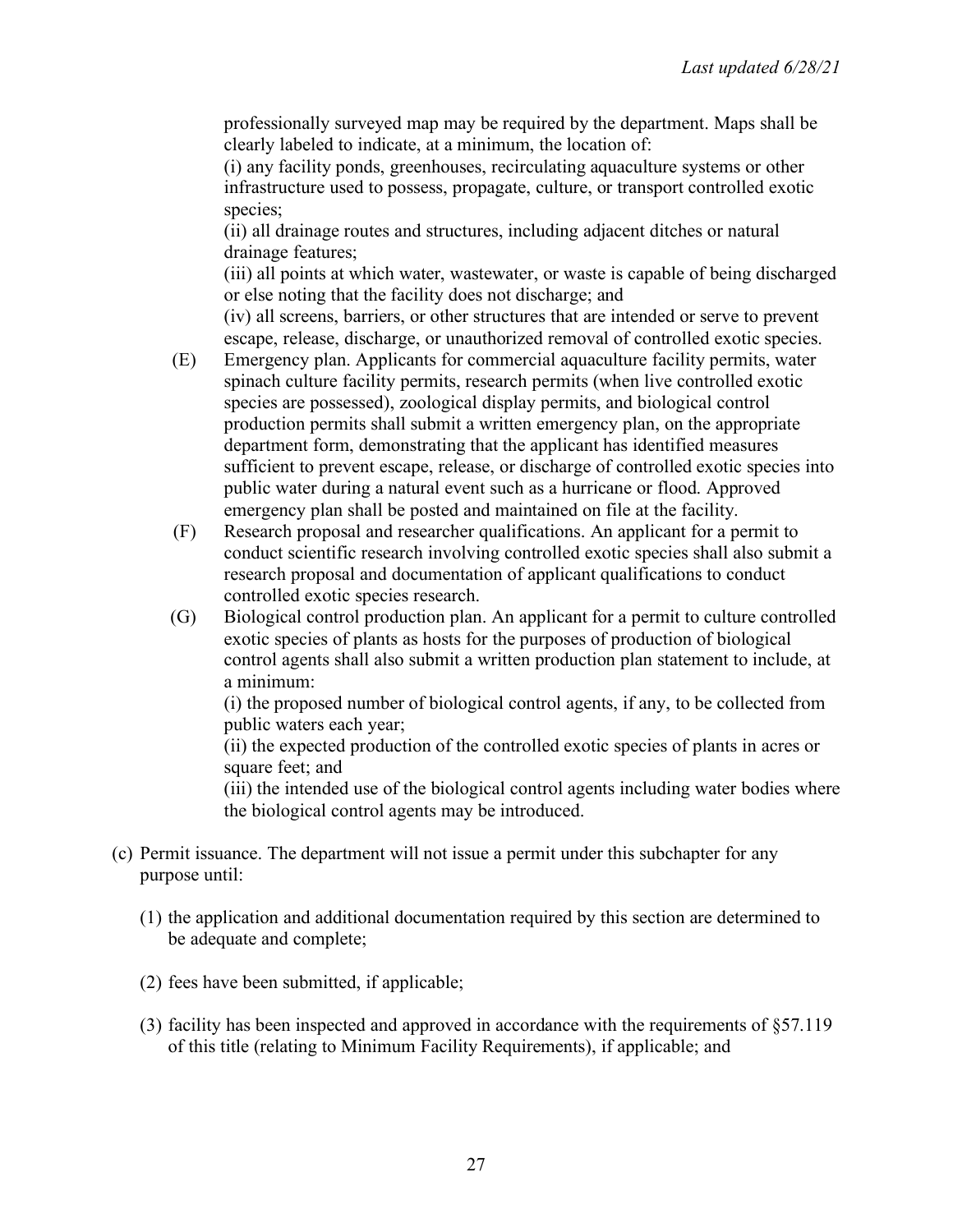- (4) the department has determined that the prospective activity is consistent with the department's management policies and goals and will not detrimentally affect threatened or endangered species or their habitat or affect existing biological ecosystems.
- (d) Period of validity. Unless otherwise provided in this subchapter, a controlled exotic species permit issued under this subchapter is valid from the date of issuance until December 31 of the year of issuance, except that a permit to physically remove controlled exotic plants from public water in accordance with an approved vegetation treatment proposal shall have the same period of validity as the vegetation treatment proposal, as specified in the guidance document required by §57.932 of this title.

### **§ 57.123. Permit Amendment and Renewal**

- (a) A permit issued under this subchapter for a specific facility is valid only for the site named on the permit and may not be amended to authorize any other facility.
- (b) A permit must be amended and the permit holder must receive the amended permit prior to any of the following actions on the part of the permit holder:
	- (1) obtaining species or subspecies of controlled exotic species requested for addition to the amended permit;
	- (2) transferring managerial or supervisory responsibilities to a person other than the current permit holder;
	- (3) changing methods of preventing discharge of wastewater; or
	- (4) changing methods of preventing escape, discharge, or release of controlled exotic species.
- (c) A permit issued under this subchapter may be amended or renewed upon a finding by the department that the applicant has:
	- (1) submitted a written request for permit amendment or renewal application on a department form prior to the expiration date of the current permit at least 7 days prior to transfer of managerial or supervisory responsibilities to a new person;
	- (2) submitted the appropriate fee if required by the department, including inspection fee for facility modifications as specified in §53.15 of this title (relating to Miscellaneous Fisheries and Wildlife Licenses and Permits);
	- (3) has complied with all permit provisions; and
	- (4) met the requirements of §57.119 of this title (relating to Minimum Facility Requirements), if applicable, and/or demonstrate that the facility and demonstrated that the facility is operated and maintained in a manner such that no escape, release, or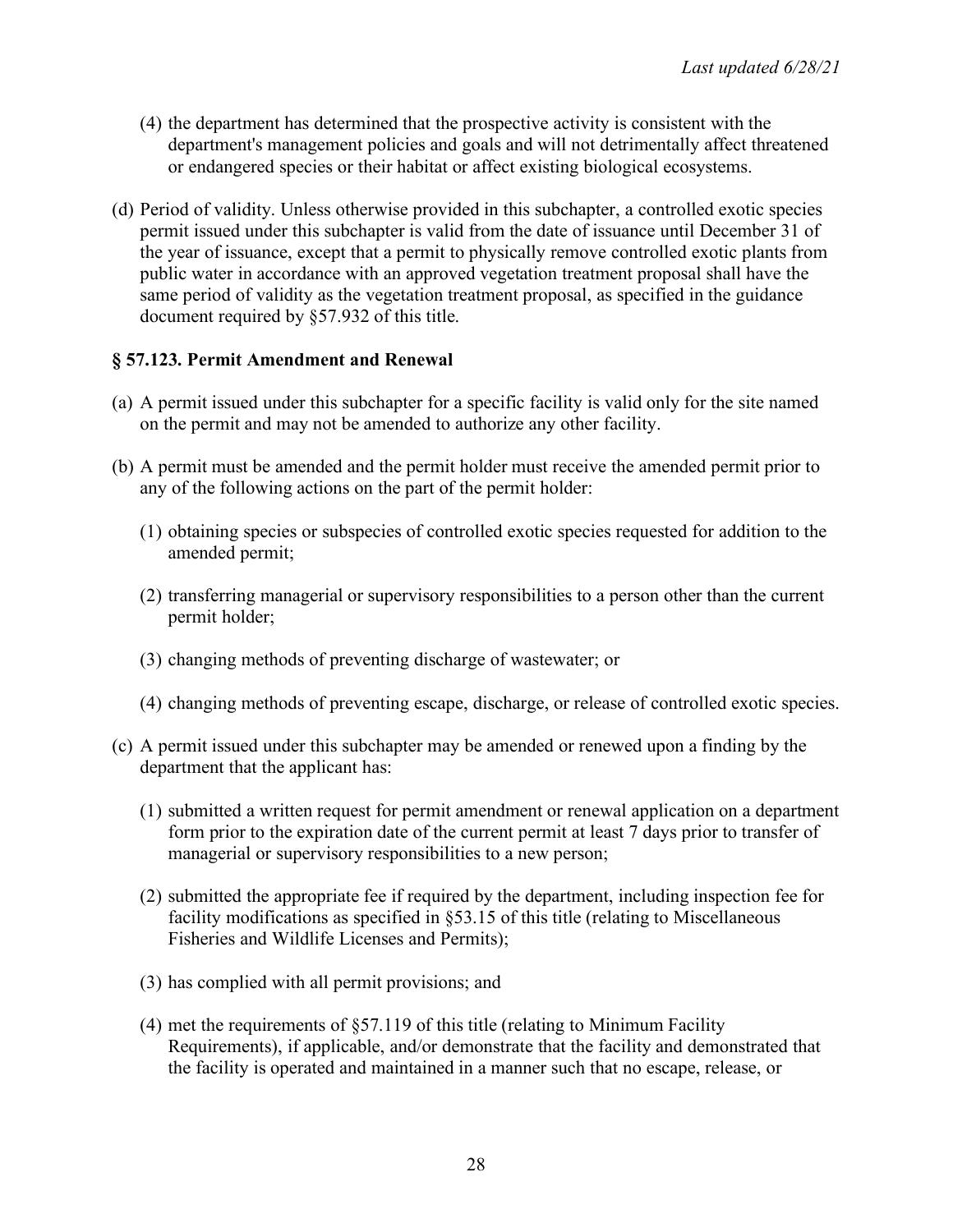discharge of controlled exotic species into public water or into facility ponds or drainage structures not meeting minimum facility requirements will or is likely to occur.

- (d) A Commercial aquaculture facility permit issued under this subchapter may be renewed for a period at the request of the permit holder of:
	- (1) one permit year upon a finding by the department that the applicant and facility have complied with all provisions of this subchapter for a period of at least an entire permit year;
	- (2) three permit years upon a finding by the department that the applicant and facility have complied with all provisions of this subchapter and maintained a permit for a period of at least three entire consecutive permit years; or
	- (3) five permit years upon a finding that the applicant and the facility have complied with all provisions of this subchapter for a period of at least five entire consecutive permit years.

### **§ 57.124. Refusal to Issue; Review of Agency Decision to Refuse Issuance**

- (a) Refusal to issue.
	- (1) The department may refuse issuance or renewal, as applicable, of a permit to any person or for any facility if the department determines that a prospective activity constitutes a threat to native species, habitats, or ecosystems or is inconsistent with department management goals and objectives.
	- (2) The department may refuse issuance, amendment, or renewal, as applicable, of a permit to any person:
		- (A) who has been convicted of, pleaded guilty or nolo contendere to, received deferred adjudication or pre-trial diversion for, or been assessed an administrative or civil penalty for a violation of: (i) this subchapter; (ii) Parks and Wildlife Code, §§66.007, 66.0072, or 66.015; (iii) Parks and Wildlife Code that is a Class B misdemeanor, a Class A misdemeanor, or felony; (iv) Penal Code, §37.10; (v) Lacey Act, 16 U.S.C. §§3371-3378; or (vi) a provision of federal law applicable to grass carp.
		- (B) if another person employed, authorized, or otherwise utilized to perform permitted activities by the applicant has been convicted of, pleaded guilty or nolo contendere to, or received deferred adjudication or pre-trial diversion for an offense listed in subsection  $(a)(2)(A)$  of this section.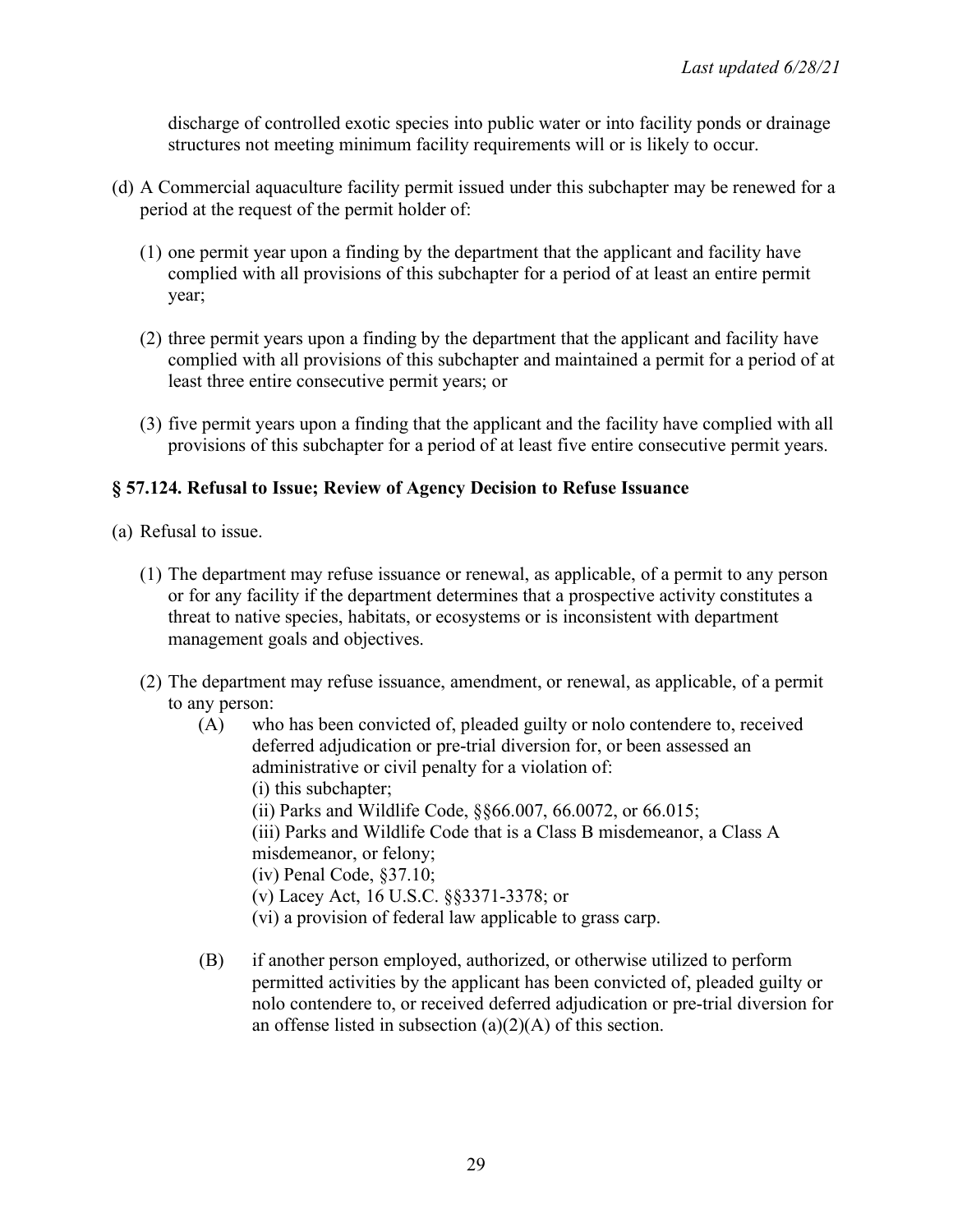- (3) The department may refuse to issue a permit to any person the department has evidence is acting on behalf of or as a surrogate for another person who is not eligible for a permit under the provisions of this subchapter.
- (4) The department may refuse to renew the permit of any person who is not in compliance with applicable reporting or recordkeeping requirements.
- (5) The duration of the denial period may be:
	- (A) determined by the department based upon the severity and relevance of the conviction and the applicant's conviction and permit compliance history; and
	- (B) up to a period of five calendar years.
- (b) Review of agency decision to refuse issuance.
	- (1) An applicant for a permit or permit renewal may request a review of a decision of the department to refuse issuance of a permit or permit renewal (as applicable).
	- (2) An applicant seeking review of a decision of the department must submit a written request for review within 10 working days of being notified by the department that the application for a permit or permit renewal has been denied.
	- (3) Within 10 working days of receiving a request for review under this section, the department shall establish a date and time for the review.
	- (4) The department shall seek to conduct the review within 30 days of receipt of the request required by paragraph (2) of this subsection unless another date is established in writing by mutual agreement between the department and the requestor.
	- (5) The request for review shall be presented to a review panel. The review panel shall consist of three department managers with knowledge of relevant resources or programs, appointed or approved by the executive director or designee.
	- (6) The decision of the review panel is final.

#### **§ 57.125. Reporting, Recordkeeping, and Notification Requirements**

- (a) Reporting, recordkeeping, and notification requirements for holders of water spinach culture facility permits are described in §57.118 of this title (relating to Special Provisions--Water Spinach).
- (b) Reporting requirements.
	- (1) All reports will be submitted on department forms or in a format prescribed by the department, as applicable.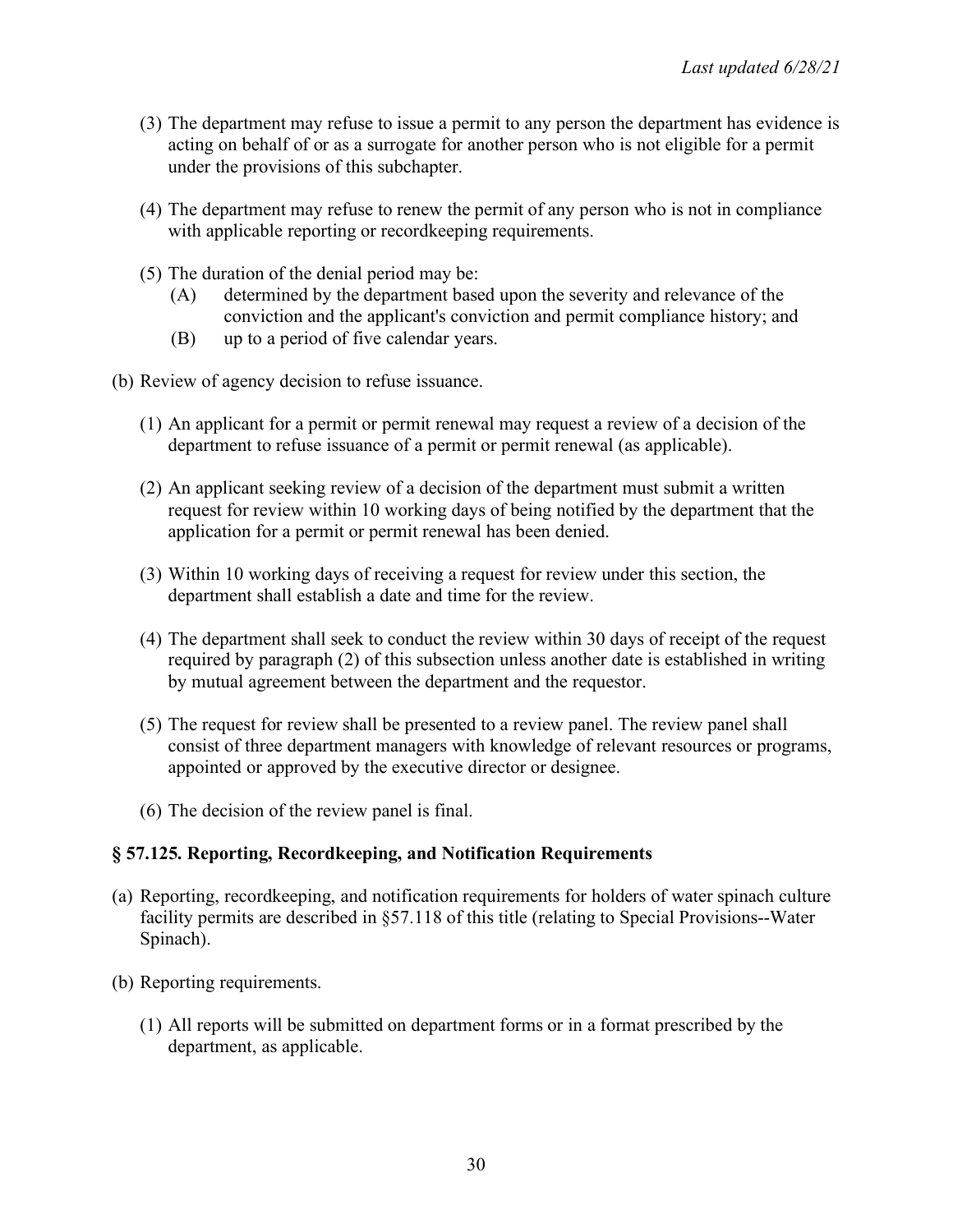- (2) All annual reports for permits other than for water spinach shall be due by January 31 of the year following the calendar year for which the permit was issued.
- (3) Commercial aquaculture facility.
	- (A) The holder of a commercial aquaculture facility permit authorizing aquaculture and sale of controlled exotic species of shrimp or triploid grass carp shall submit to the department an annual report that accounts for the total quantity or weight of controlled exotic species of shrimp or triploid grass carp for all instances of purchase, transfer, sale, importation, exportation, or other disposition of any controlled exotic species during the permit period.
	- (B) The holder of a commercial aquaculture facility permit authorizing aquaculture and sale of tilapia is not required to submit an annual report for the tilapia.
- (4) Biological control production. The holder of a permit for biological control production shall submit to the department a report of host plant production, biological control agent production, number and locations of collections and introductions, and number of sales if applicable.
- (5) Research. The holder of a permit for controlled exotic species research shall submit to the department a report describing the research activities conducted on all species listed on the permit.
- (6) Zoological display. The holder of a permit for zoological display shall submit a report accounting for all controlled species in possession, obtained, transferred, or dispatched during the permit year.
- (7) Limited special purpose permits.
	- (A) The holder of a limited special purpose permit for tilapia and triploid grass carp sale for private pond stocking issued under  $\S 57.114(f)(2)$  of this title (relating to Controlled Exotic Species Permits) shall submit to the department an annual report that accounts for total quantity or weight of triploid grass carp for all instances of purchase, transfer, sale, importation, exportation, or other disposition during the permit period.
	- (B) Holders of limited special purpose permits for possession, transport, and disposal activities not otherwise authorized by the provisions of proposed §57.113 (relating to General Provisions and Exceptions) may be required to submit a report to the department in accordance with permit conditions.
	- (C) Reports are not required for other limited special purpose permits.
- (c) Recordkeeping requirements for permits. The holder of a permit issued under this subchapter shall maintain at the facility or record-keeping location, and upon the request of any department employee acting within the scope of official duties during normal business hours, promptly make available for inspection:
	- (1) copies of transport invoices for the previous one year, generated in accordance with §57.121 of this title (relating to Transport of Live Controlled Exotic Species);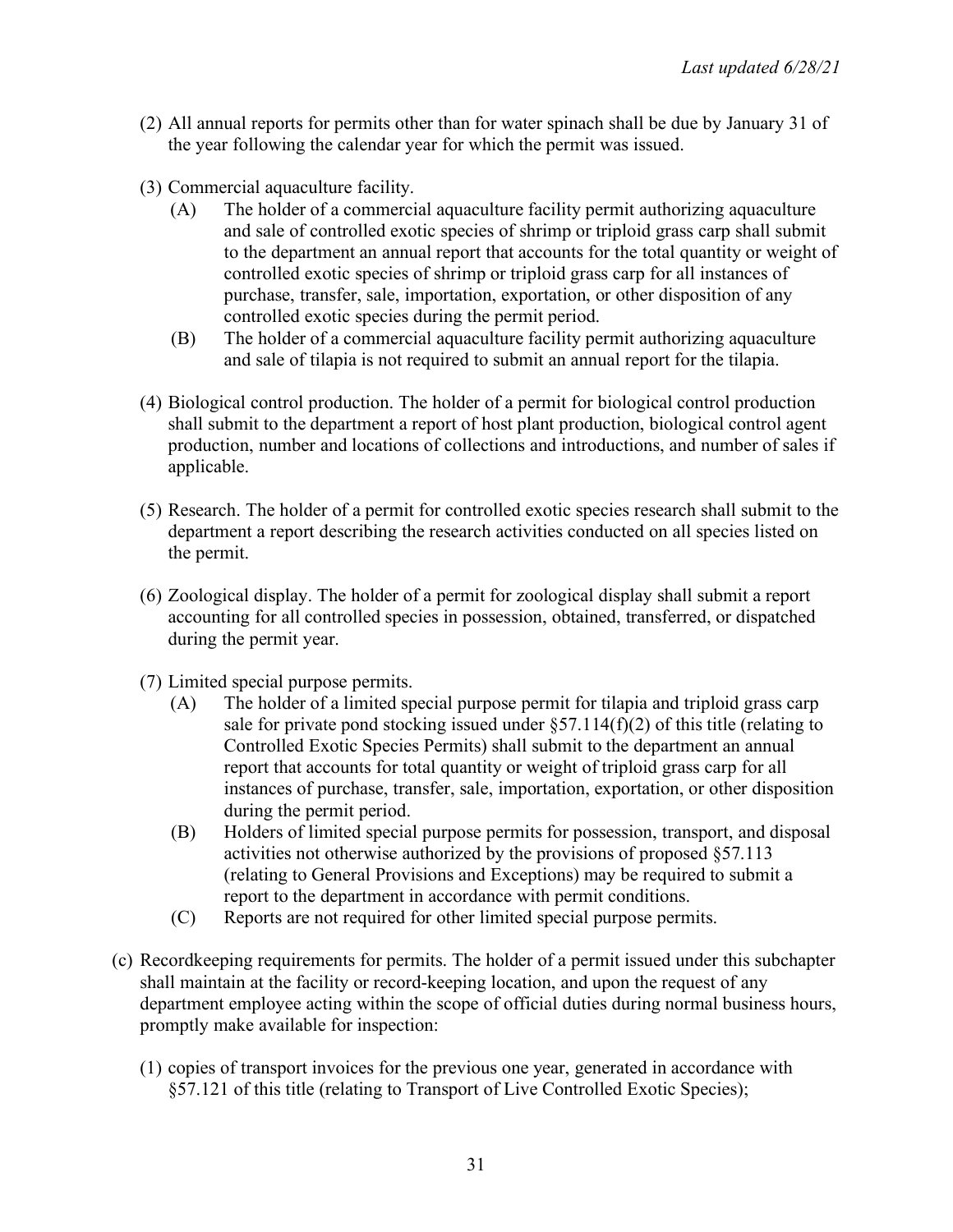- (2) any other permit or records required by this subchapter; and
- (3) documentation of current permits or authorizations required as a prerequisite for any permits issued under this subchapter and issued under the authority of:
	- (A) Water Code, Chapter 26; and
	- (B) Agriculture Code, Chapter 134.
- (d) Notification requirements for permits.
	- (1) Notification requirements for limited special purpose permits for interstate transit are described in §57.121(d) of this title.
	- (2) The holder of a permit issued under this subchapter shall notify the department within 24 hours of discovering the escape, release, or discharge of controlled exotic species from their facility or during transport.
	- (3) In the event that a facility or facility complex subject to a permit issued under this subchapter appears to be in imminent danger of overflow, flooding, or other circumstance that could result in the escape, release, or discharge of controlled exotic species into public water, the permit holder shall immediately:
		- (A) begin implementation of the emergency plan approved by the department to prevent the escape, release, or discharge of controlled exotic species into public water; and
		- (B) notify the department in accordance with permit provisions.
	- (4) Except in case of an emergency, the holder of a controlled exotic species permit authorizing possession of controlled exotic species of shrimp must notify the department at least 72 hours prior to, but not more than 14 days prior to any harvesting of permitted shrimp. In an emergency, notification of harvest must be made as early as practicable prior to beginning of harvest operations.
	- (5) The holder of a commercial aquaculture facility permit must notify the department not less than 72 hours prior to any instance of the import or export of triploid grass carp. The notification must include:
		- (A) number of grass carp being purchased;
		- (B) source of grass carp;
		- (C) ploidy level of grass carp;
		- (D) final destination of grass carp;
		- (E) name of certifying authority who conducted triploid grass carp certification; and
		- (F) name, address, and exotic species permit number and aquaculture license number (as applicable) of both the transporter and the receiver.
	- (6) The holders of permits for commercial aquaculture facilities, zoological display or research facilities when live controlled exotic species are possessed, and biological control production facilities shall: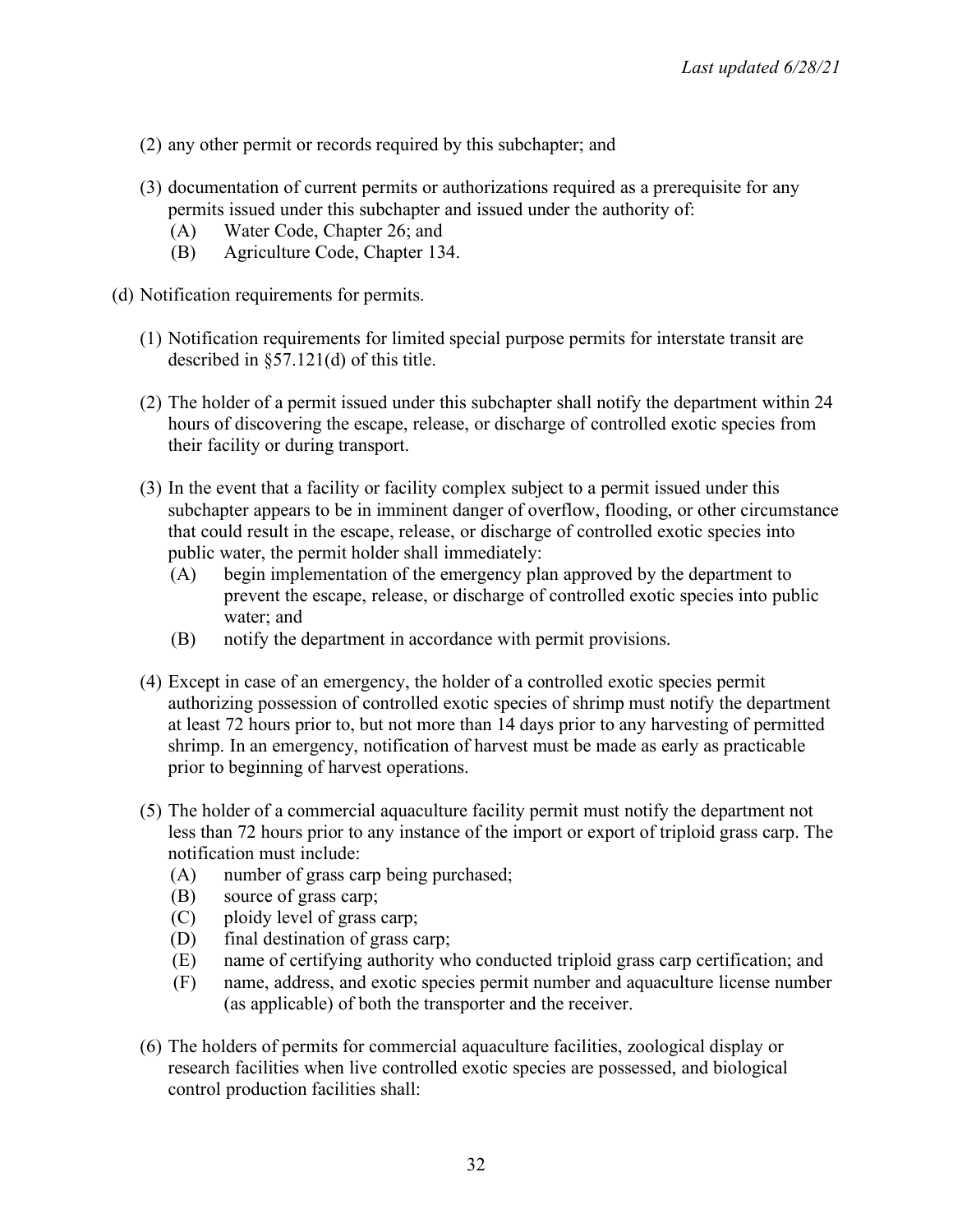- (A) notify the department at least 14 days prior to making modifications: (i) to the methods of preventing escape, release, or discharge of controlled exotic species approved under the current permit provisions; (ii) affecting the discharge of water, wastewater, or waste from a facility; or (iii) to the required facility infrastructure set forth under the permit provisions or §57.119 of this title (relating to Minimum Facility Requirements).
- (B) The permit holder must furnish to the department photographs and revised maps of modifications. The department may conduct an onsite inspection upon a determination that the nature of a prospective modification requires further investigation.

## **§ 57.126. Discontinuation of Permitted Activities; Sale or Transfer of Permitted Facility**

- (a) The department may order a permit holder in writing to cease possession, importation, exportation, sale, purchase, transportation, propagation, or culture of controlled exotic species until such time as clearly stated conditions are met and prescribe a disposition protocol in accordance with §57.113(m) of this title (relating to General Provisions and Exceptions), if:
	- (1) the department determines that there is a threat of escape, release, or discharge of controlled exotic species and/or potential threat to native species or ecosystems; or
	- (2) the permit holder's permit, license, authorization, or exemption is revoked or suspended by:
		- (A) the Texas Commission on Environmental Quality (TCEQ); or
		- (B) the Texas Department of Agriculture (TDA); or
	- (3) the permit holder fails to renew a permit, license, authorization, or exemption issued by:
		- (A) the TCEQ; or
		- (B) the TDA.
- (b) If a permit holder chooses to discontinue permitted activities involving controlled exotic species, the permit holder shall:
	- (1) notify the department at least 14 days prior to permit expiration or expected date permitted activities will be discontinued;
	- (2) lawfully sell, transfer, or destroy all remaining inventory of the species in possession prior to permit expiration or expected date upon which permitted activities will be discontinued; and
	- (3) provide a final report to the department, if applicable, within 30 days following discontinuation of activities and in accordance with the provisions of §57.125 of this title (relating to Reporting, Recordkeeping, and Notification Requirements).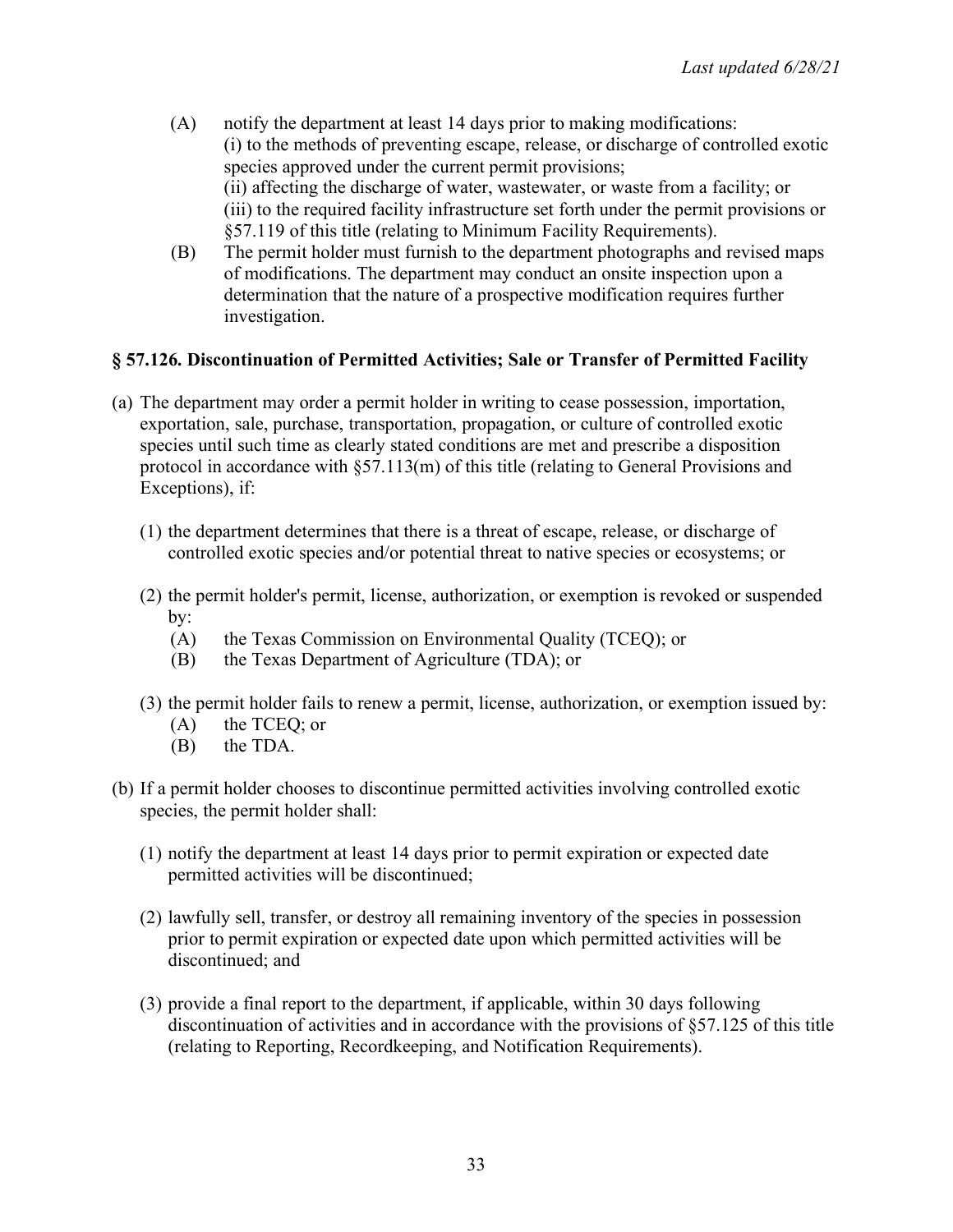- (c) If a permit holder intends to sell a facility containing controlled exotic species along with remaining inventory of the species in possession, the permit holder shall inform in the department in writing of intent to sell at least 14 days in advance of expected closing date and notify the department within 72 hours of finalizing the sale of the facility and provide the name, address, and phone number of the purchaser.
- (d) Transitional Operation. A permitted facility may continue to operate under the permit in effect for the facility following a change in ownership provided:
	- (1) the facility is in compliance with the provisions of this subchapter;
	- (2) the new owner submits an application for a controlled exotic species permit to the department in accordance with §57.122 of this title (relating to Permit Application, Issuance, and Period of Validity); and
	- (3) the new owner provides proof to the department that the necessary permits from the TCEQ and TDA as identified in §57.122 of this title have been obtained or applications submitted and complies with all applicable regulations from those agencies; and
	- (4) the department provides written approval of transitional operation until such time as the necessary wastewater and aquaculture permits are:
		- (A) issued by the regulatory authority and the controlled exotic species permit is issued by the department; or
		- (B) denied by the regulatory authority.

### **§ 57.127. Memorandum of Understanding between the Texas Parks and Wildlife Department, the Texas Commission on Environmental Quality, and the Texas Department of Agriculture**

The provisions of 30 TAC §7.103 (relating to Memorandum of Understanding (MOU) between the Texas Commission on Environmental Quality (Commission), the Texas Parks and Wildlife Department (TPWD), and the Texas Department of Agriculture (TDA), which were adopted by the Commission to take effect January 9, 2001, are adopted by reference.

## **Texas Admin. Code, Tit. 31, Ch. 57, Subch. C (Introduction of Fish, Shellfish, and Aquatic Plants)**

# **§57.252. General Provisions**

(a) An offshore aquaculture permit under this subchapter may be issued to an individual, corporation, company, or other entity that meets all requirements of Texas law for transacting business in this state and the requirements of this subchapter applicable to offshore aquaculture permits.

(b) A permit under this subchapter other than for an offshore aquaculture facility may be issued to a named individual only and not to a corporation, partnership, or other entity.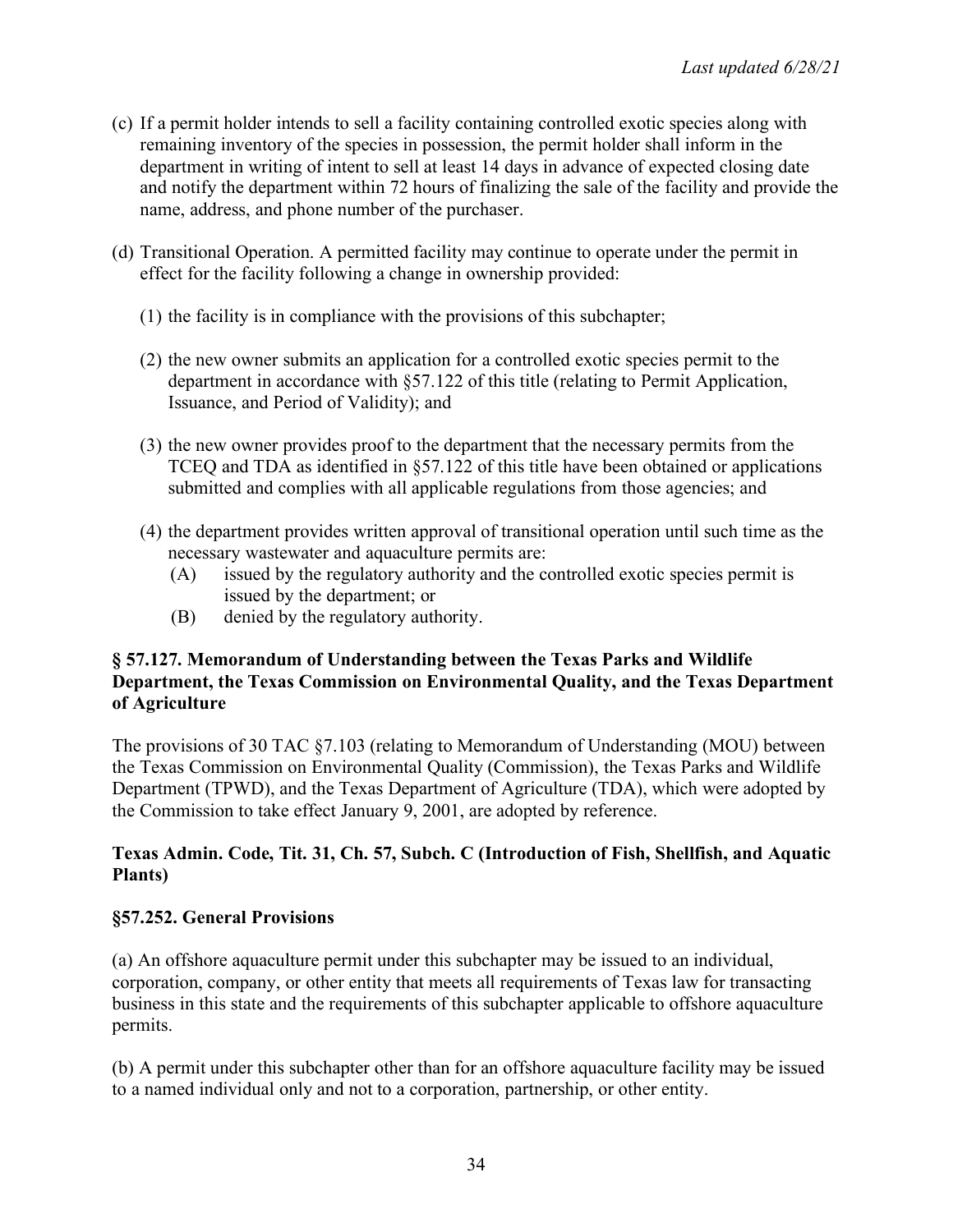(c) A permit issued under this subchapter shall not be sold or transferred except with the approval of the department.

(d) Except as provided by the terms and conditions of the permit, a one-time introduction permit, for releases other than those made into an offshore aquaculture facility, is valid for 60 days from the date of issuance or until the permitted introduction has been completed, whichever comes first.

(e) For offshore aquaculture facilities:

(1) An offshore aquaculture permit authorizes permitted activities in a designated area within the offshore aquaculture zone.

(2) The offshore aquaculture permit shall be issued only for the cultivation of native species. Upon request the permittee shall provide the form and type of evidence requested by the department that the individuals are:

(A) obtained from the Gulf of Mexico; or

(B) descended solely from individuals obtained from the Gulf of Mexico.

(3) An offshore aquaculture permit shall be valid from the date of issuance until the date of expiration, but for no longer than 5 years after the issuance date.

(4) The department may inspect:

(A) any enclosure or infrastructure used to engage in offshore aquaculture; or

(B) vessel used to transport stock and equipment to and from an offshore aquaculture facility.

(5) In the event that a single enclosure suffers a mortality rate of five percent of more within seven days, the permittee shall, within 48 hours of suffering the five percent mortality rate, submit samples to a department-approved aquatic veterinarian to determine whether a disease condition exists.

(6) The department may order the removal of all stock from an enclosure or take other appropriate action upon:

(A) a determination that a disease condition exists; or

(B) an enforcement action by a federal or state agency resulting in the suspension or revocation of a clearance, permit, or authorization that is required under §57.253 of this title (relating to Permit Application).

(7) The department may sample stock to determine genetic lineage.

(f) A holder of an offshore aquaculture permit must:

(1) notify the department at least three calendar days prior to the placing of any fish, shellfish, or aquatic plant into public water;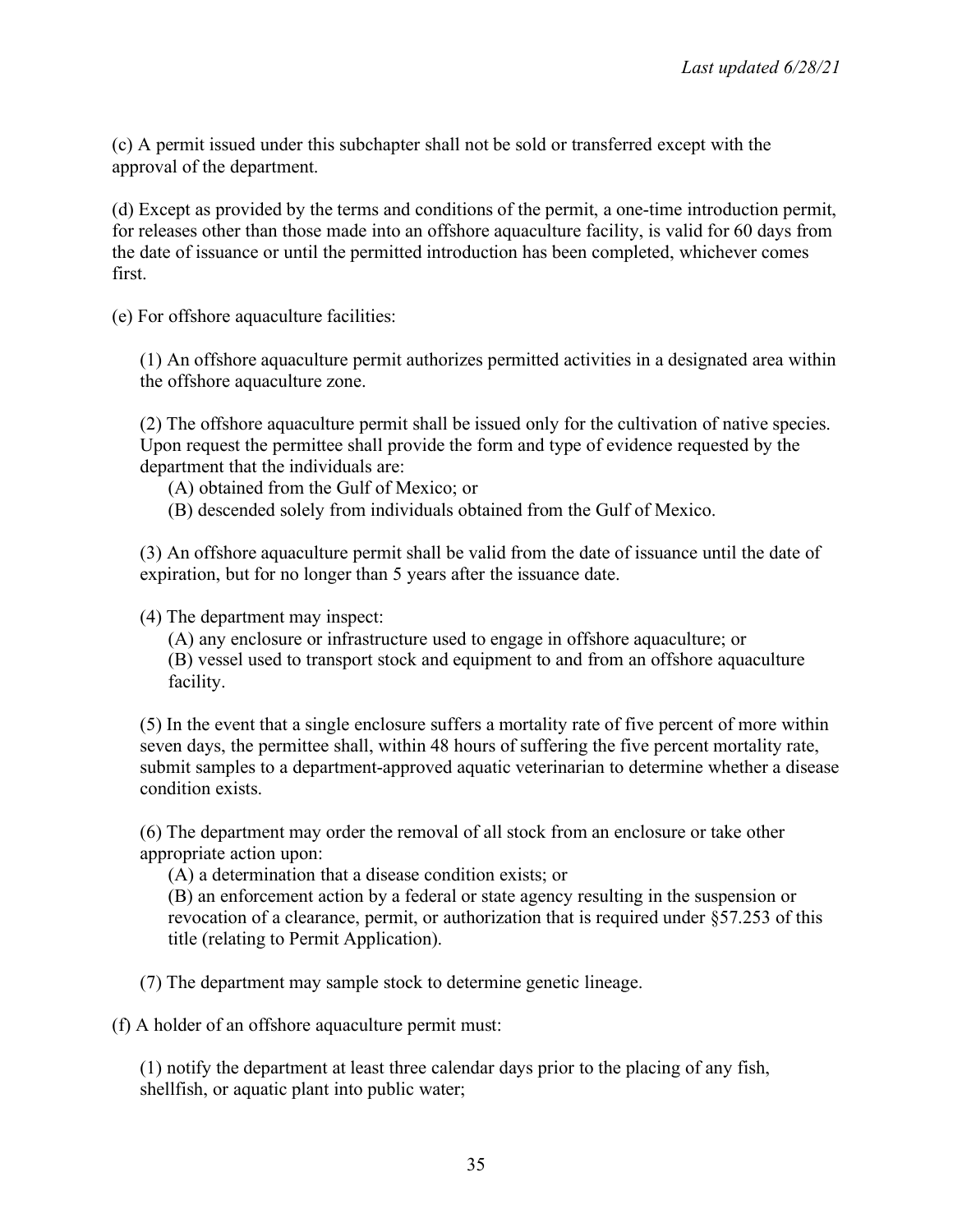(2) notify the department at least three calendar days prior to removing any fish, shellfish, or aquatic plant from an offshore aquaculture facility;

(3) notify the department immediately upon discovering that a disease condition exists within an offshore aquaculture facility;

(4) notify the department immediately upon determining that an offshore aquaculture facility has been damaged and the threat of the unintentional release of stock exists; and

(5) remove all enclosures and associated infrastructure from public waters within (60) calendar days of permit expiration or revocation.

(g) A permit is not required for any person, while fishing, to place goldfish (Carassius auratus), common carp (Cyprinus carpio), native shrimp, crabs, crawfish and nongame fish into public waters or to immediately release any fish that does not comply with size and bag limits for that species.

(h) An employee of the department acting at the direction of the executive director is exempt from the permit requirements specified by these sections.

### **Texas Admin. Code, Tit. 31, Ch. 57, Div. 4 (Special Provisions to Prevent the Spread of Exotic Aquatic Species)**

## **§ 57.1000. Prohibited Transport of Live Nongame Fish**

No person may leave a body of water listed in this section while in possession of a live nongame fish:

(1) the Red River below Lake Texoma downstream to the Texas/Arkansas border;

(2) Big Cypress Bayou downstream of Ferrell's Bridge Dam on Lake O' the Pines, including the Texas waters of Caddo Lake; and

(3) the Sulphur River downstream of the Lake Wright Patman dam to the Texas/Arkansas border.

#### **§ 57.1001. Draining of Water from Vessels Leaving or Approaching Public Fresh Water**

For the purposes of this section, "vessel" has the meaning assigned by Parks and Wildlife Code, § 31.003, and "boat ramp" means a boat ramp, launch area, or any other access point that can be used to access public water, and includes parking areas, parking overflow areas, and any other area in the immediate vicinity of the ramp, launch, or access point where a vehicle, trailer, or vessel may be parked while waiting to launch or retrieve a vessel.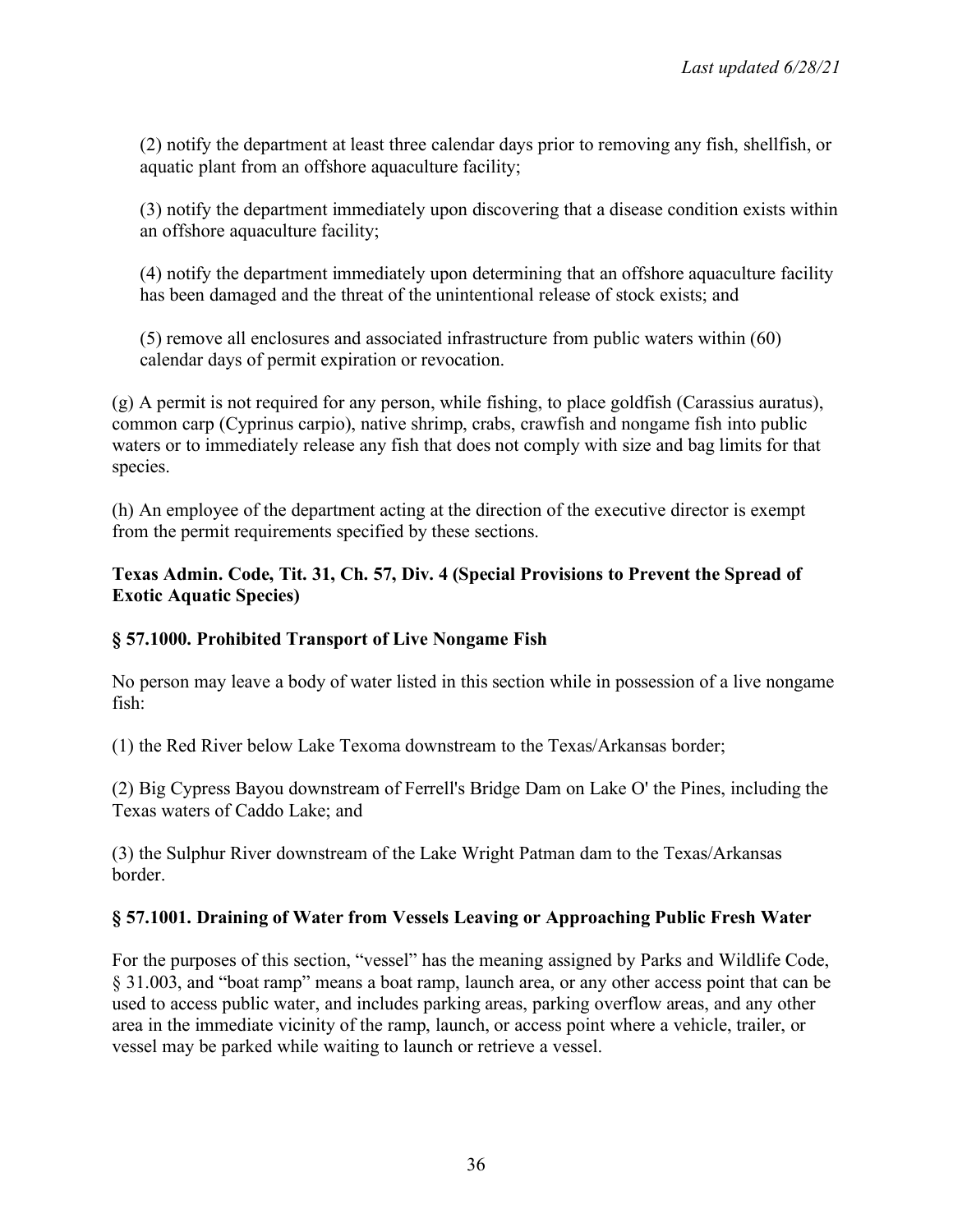(1) General Provisions. Except as provided in paragraph (2) of this section, no person may use any public roadway other than a boat ramp to transport a vessel to or from a public water body to which the provisions of paragraph (3) of this section apply unless all bilges, live wells, and other similar receptacles and systems holding or capable of holding water on board the vessel as a result of immersion in or transfer from the public water body have been drained.

(2) Exceptions.

(A) The provisions of paragraph (1) of this section do not apply to:

(i) a person travelling on a public roadway via the most direct route to another access point located on the same body of water, provided the beginning and ending of the travel occur within a single 24-hour period;

(ii) water contained in marine sanitary systems;

(iii) a person in possession of a receptacle containing water and live bait purchased from a commercial bait dealer, provided:

(I) the person also possesses a dated receipt, bill of sale, or other written evidence that identifies the name and commercial location of the dealer; and

(II) the live bait, if it has come into contact with public water to which the provisions of paragraph (3) of this section apply, is used only on the water body from which the public water was obtained;

(iv) government employees or persons under contract to a governmental entity in the performance of official duties that involve the use of a vessel in an emergency response to a threat to human health or safety, or property; or

(v) a person who is a participant in a fishing tournament (as defined by Parks and Wildlife Code, § 66.023), provided:

(I) the tournament fishing activities are restricted to a single public water body on any given day;

(II) the weigh-in site is not located on the body of water on which the tournament is held;

(III) all water other than water in a live well has been drained from the vessel as required by this section;

(IV) the live well is being transported by the most direct route to an official weigh-in location designated by the tournament;